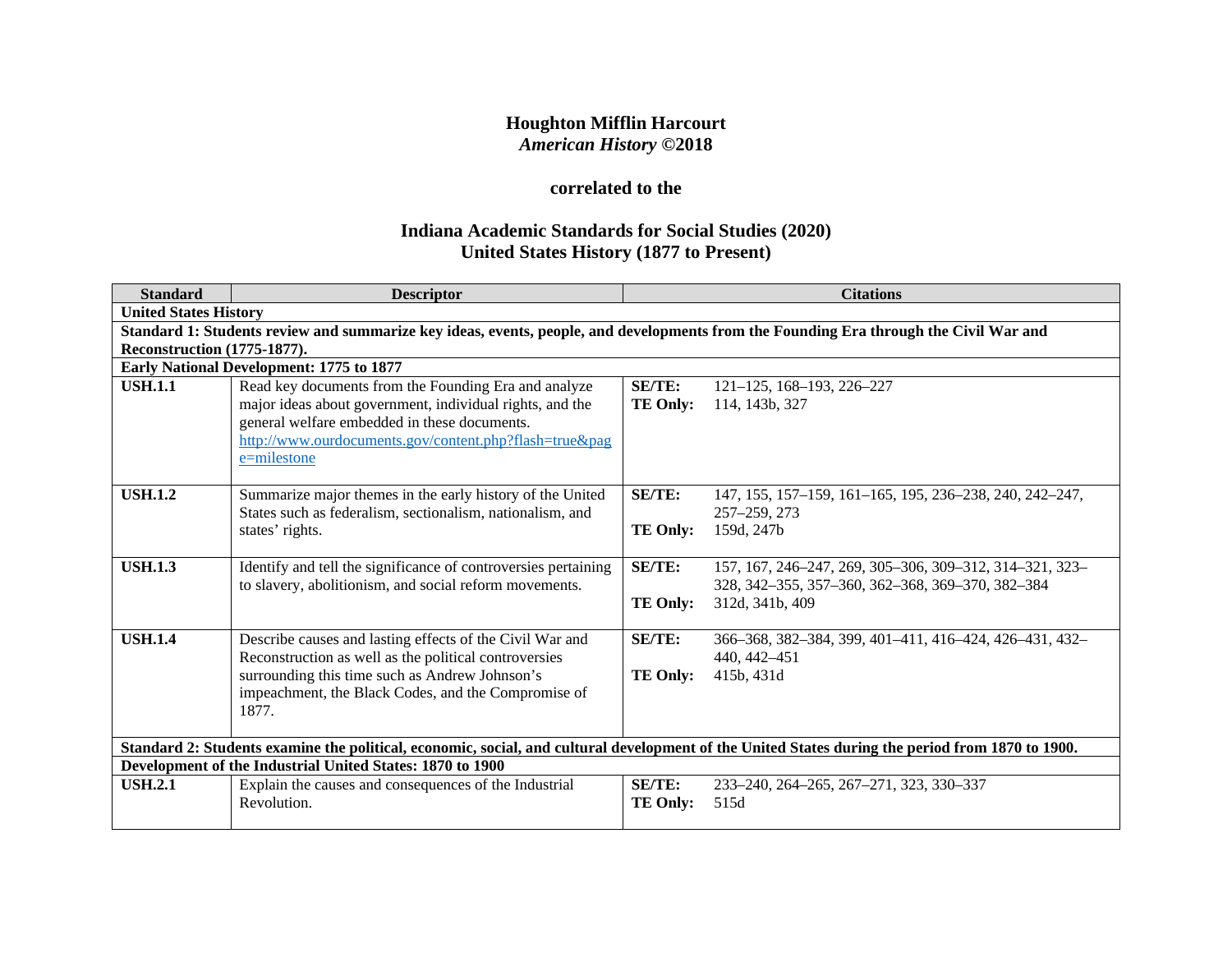| <b>Standard</b> | <b>Descriptor</b>                                                                                                                                                                                                                                                    |                           | <b>Citations</b>                                           |
|-----------------|----------------------------------------------------------------------------------------------------------------------------------------------------------------------------------------------------------------------------------------------------------------------|---------------------------|------------------------------------------------------------|
| <b>USH.2.2</b>  | Explain the urban and rural responses to the challenges of<br>the Gilded Age.                                                                                                                                                                                        | <b>SE/TE:</b>             | 482-483, 484-489, 516-523, 541-543, 545-548                |
| <b>USH.2.3</b>  | Analyze the factors associated with the development of the<br>West and how these factors affected the lives of those who<br>settled there, including Buffalo Soldiers, the Irish, and the<br>Chinese.                                                                | SE/TE:<br><b>TE Only:</b> | 297-299, 317, 466-473, 477-479, 503, 530, 538<br>464d, 476 |
| <b>USH.2.4</b>  | Articulate the causes and consequences of Indian wars in<br>the West and explain how the lives of American Indians<br>changed with the development of the West.                                                                                                      | SE/TE:<br><b>TE Only:</b> | 278-279, 456-464<br>276                                    |
| <b>USH.2.5</b>  | Summarize the impact industrialization and immigration<br>had on social movements of the era including the<br>contributions specific individuals and groups.                                                                                                         | <b>SE/TE:</b>             | 297-299, 311-312, 336, 533, 543, 568-569, 574-575, 579-580 |
| <b>USH.2.6</b>  | Describe the growth of unions and the labor movement and<br>evaluate various approaches and methods used by different<br>labor leaders and organizations.                                                                                                            | SE/TE:                    | 334-336, 516-523, 568                                      |
| <b>USH.2.7</b>  | Describe and assess the contribution of Indiana's only<br>president, Benjamin Harrison, to national policies on<br>environmental protection, business regulation, immigration,<br>and civil rights.                                                                  | SE/TE:<br><b>TE Only:</b> | 549<br>549b                                                |
| <b>USH.2.8</b>  | Evaluate the effectiveness of government attempts to<br>regulate business (Interstate and Commerce Act 1887,<br>Sherman Antitrust Act 1890).                                                                                                                         | SE/TE:                    | 506-507, 514, 549, 574, 599-600                            |
| <b>USH.2.9</b>  | Analyze the development of "separate but equal" policies<br>culminating in the Plessy v. Ferguson (1896) case. Explain<br>the historical significance of the denial of African American<br>rights in the South and the effects of these policies in future<br>years. | SE/TE:                    | 584-585, 589-590, 1057, 1066-1067                          |
|                 | Standard 3: Students examine the political, economic, social, and cultural development of the United States during the period from 1897 to 1920.                                                                                                                     |                           |                                                            |
|                 | <b>Emergence of the Modern United States: 1897 to 1920</b>                                                                                                                                                                                                           |                           |                                                            |
| <b>USH.3.1</b>  | Explain the debates surrounding American's entrance into<br>global imperialism.                                                                                                                                                                                      | SE/TE:<br><b>TE Only:</b> | 620-625, 627-632, 634-640<br>619b                          |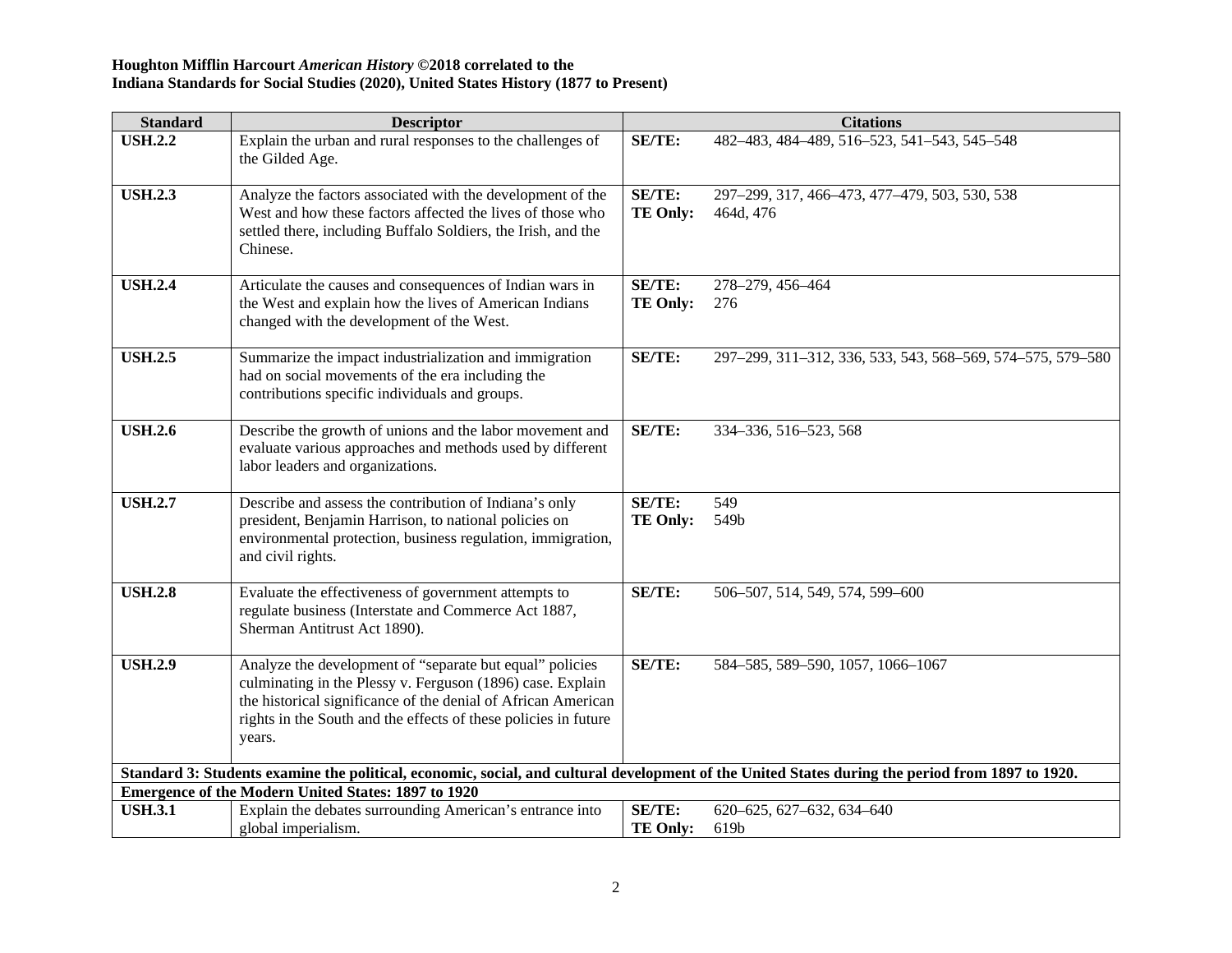| <b>Standard</b> | <b>Descriptor</b>                                                                                                                                                                                                                                                                                                                                                 | <b>Citations</b>                                                                                                                                                         |
|-----------------|-------------------------------------------------------------------------------------------------------------------------------------------------------------------------------------------------------------------------------------------------------------------------------------------------------------------------------------------------------------------|--------------------------------------------------------------------------------------------------------------------------------------------------------------------------|
| <b>USH.3.2</b>  | Explain the origins, goals, achievements, and limitations of<br>the Progressive Movement in addressing political,<br>economic, and social reform.                                                                                                                                                                                                                 | <b>SE/TE:</b><br>569-576, 577-581, 598-603, 613-615                                                                                                                      |
| <b>USH.3.3</b>  | Compare and contrast the Progressive reforms of Theodore<br>Roosevelt, William Howard Taft, and Woodrow Wilson.                                                                                                                                                                                                                                                   | SE/TE:<br>598-603, 605-608, 610-615                                                                                                                                      |
| <b>USH.3.4</b>  | Explain the constitutional significance of the following<br>landmark decisions of the United States Supreme Court:<br>Northern Securities Company v. United States (1904),<br>Muller v. Oregon (1908), Schenck v. United States (1919)<br>and Abrams v. United States (1919).                                                                                     | SE/TE:<br>686-687<br><b>TE Only:</b><br>595d, 681                                                                                                                        |
| <b>USH.3.5</b>  | Explain the importance of social and cultural movements<br>within the Progressive Era, including significant<br>individuals/groups such as Booker T. Washington, Ida B.<br>Wells, W.E.B. DuBois, NAACP, muckrakers and Upton<br>Sinclair and including movements such as the Harlem<br>Renaissance, women's suffrage, labor movements, and<br>socialist movement. | SE/TE:<br>570-574, 579-581, 582, 585-586, 594-595, 596, 602-603,<br>741-747<br><b>TE Only:</b><br>576d, 600, 608d, 609, 612-613, 739d                                    |
| <b>USH.3.6</b>  | Analyze the reasons why the United States became<br>involved in World War I.                                                                                                                                                                                                                                                                                      | SE/TE:<br>660-664<br><b>Digital Resources:</b><br>Primary Source Database: Four Minute Speech<br>Primary Source Database: Request for a Declaration of War               |
| <b>USH.3.7</b>  | Analyze President Wilson's Fourteen Points and describe<br>the obstacles he faced in getting European leaders to accept<br>his approach to peace.                                                                                                                                                                                                                 | SE/TE:<br>689-691<br><b>Digital Resources:</b><br>Primary Source Database: The Fourteen Points<br>Primary Source Database: Fourteen Points Speech                        |
| <b>USH.3.8</b>  | Summarize the provisions of the Treaty of Versailles and<br>analyze reasons why the treaty was never ratified by the<br>U.S. Senate.                                                                                                                                                                                                                              | <b>SE/TE:</b><br>691-694<br><b>Digital Resources:</b><br>Primary Source Database: Why a League of Nations is Necessary<br>Primary Source Database: On the Terms of Peace |
| <b>USH.3.9</b>  | Describe the experiences of migrants from Europe, Asia,<br>and the southern United States as they encountered and<br>interacted with their new communities.                                                                                                                                                                                                       | SE/TE:<br>529-535, 537-538, 579-580, 587, 681-683                                                                                                                        |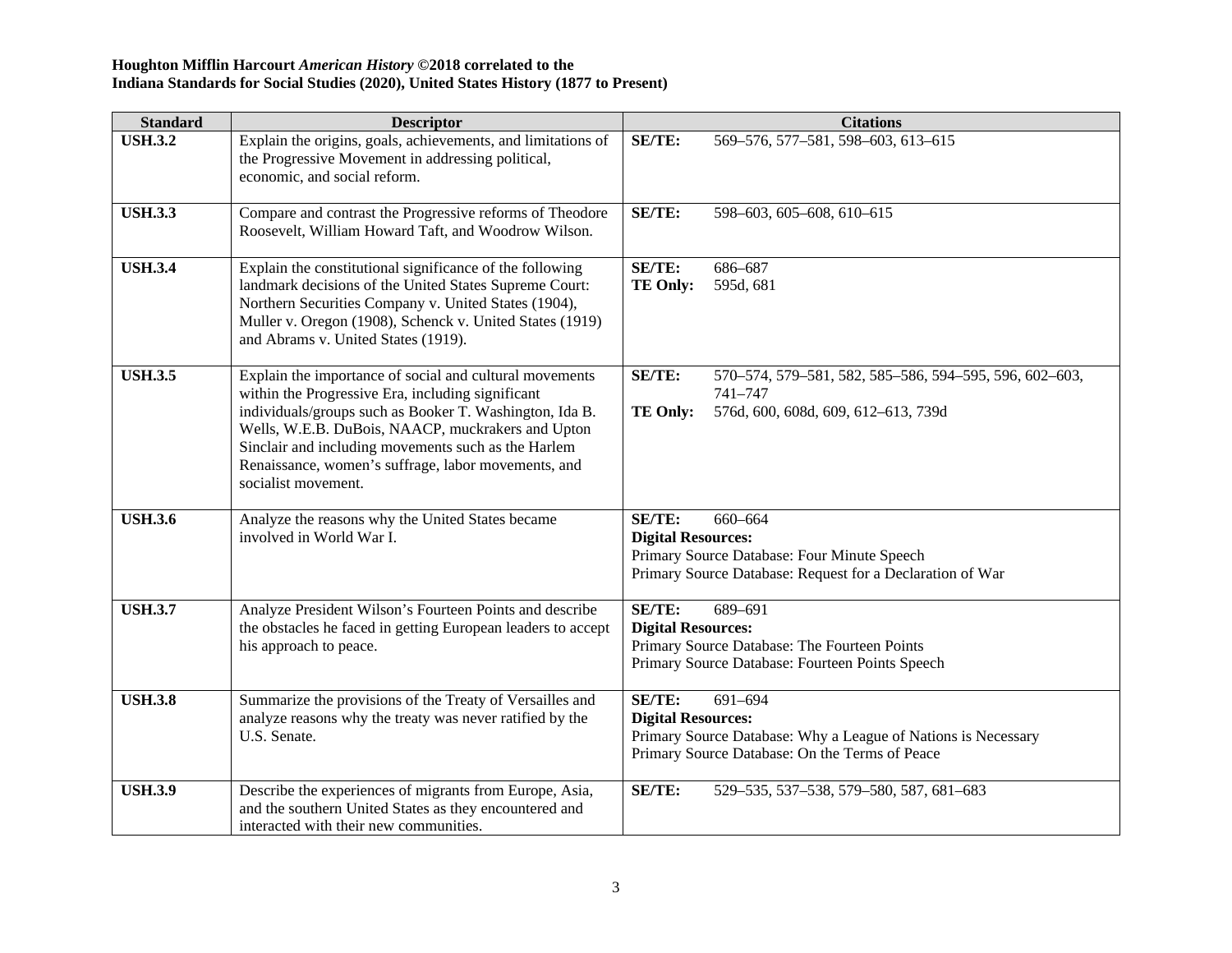| <b>Standard</b> | <b>Descriptor</b>                                                                                                                                                                                        |                 | <b>Citations</b>                      |  |
|-----------------|----------------------------------------------------------------------------------------------------------------------------------------------------------------------------------------------------------|-----------------|---------------------------------------|--|
|                 | Standard 4: Students examine the political, economic, social, and cultural development of the United States during the period from 1920 to 1939.                                                         |                 |                                       |  |
|                 | Modern United States in Prosperity and Depression: 1920's and 1930's                                                                                                                                     |                 |                                       |  |
| <b>USH.4.1</b>  | Explain the significance of protectionist business policies in                                                                                                                                           | SE/TE:          | $701 - 703$                           |  |
|                 | the 1920 and the effect they had on the economy.                                                                                                                                                         |                 |                                       |  |
| <b>USH.4.2</b>  | Identify new cultural movements of the 1920s, including                                                                                                                                                  | <b>SE/TE:</b>   | 726-730, 732-734, 736-739, 743-747    |  |
|                 | the emergence of women in the public sphere and the                                                                                                                                                      | <b>TE Only:</b> | 731                                   |  |
|                 | professions.                                                                                                                                                                                             |                 |                                       |  |
| <b>USH.4.3</b>  | Assess the causes of the resurgence of conservative social                                                                                                                                               | <b>SE/TE:</b>   | 711-716, 719, 721-724                 |  |
|                 | movements, reform movements, and vigilante groups,                                                                                                                                                       | <b>TE Only:</b> | 710                                   |  |
|                 | including the Ku Klux Klan, the Red Scare, and                                                                                                                                                           |                 |                                       |  |
|                 | Prohibition.                                                                                                                                                                                             |                 |                                       |  |
|                 |                                                                                                                                                                                                          |                 |                                       |  |
| <b>USH.4.4</b>  | Identify technological developments during the 1920s and                                                                                                                                                 | SE/TE:          | 700, 704-707, 733, 736, 749MC1-749MC2 |  |
|                 | explain their impact on rural and urban Americans.                                                                                                                                                       |                 |                                       |  |
| <b>USH.4.5</b>  | Analyze the causes of the Great Depression and its social                                                                                                                                                | SE/TE:          | 753-757, 760, 762-768, 770-775        |  |
|                 | and cultural impacts.                                                                                                                                                                                    |                 |                                       |  |
|                 |                                                                                                                                                                                                          |                 |                                       |  |
| <b>USH.4.6</b>  | Identify and describe the contributions of political and                                                                                                                                                 | SE/TE:          | 783, 785-786, 788, 793-796            |  |
|                 | social reformers during the Great Depression Era.                                                                                                                                                        |                 |                                       |  |
| <b>USH.4.7</b>  | Assess the economic impact of the Great Depression on all                                                                                                                                                | <b>SE/TE:</b>   | 757-759, 762-763, 771                 |  |
|                 | Americans.                                                                                                                                                                                               |                 |                                       |  |
|                 |                                                                                                                                                                                                          |                 |                                       |  |
| <b>USH.4.8</b>  | Analyze the strengths and weaknesses of the First New                                                                                                                                                    | SE/TE:          | 780-788, 795, 802                     |  |
|                 | Deal, including the Works Progress Administration and the                                                                                                                                                | <b>TE Only:</b> | 805d, 808-809                         |  |
|                 | National Recovery Act.                                                                                                                                                                                   |                 |                                       |  |
| <b>USH.4.9</b>  | Explain the long-term effects of the Second New Deal,                                                                                                                                                    | <b>SE/TE:</b>   | 790-796, 803-805, 813-817             |  |
|                 | including its effects on agriculture, labor, social welfare,                                                                                                                                             | <b>TE Only:</b> | 799                                   |  |
|                 | and banking.                                                                                                                                                                                             |                 |                                       |  |
|                 |                                                                                                                                                                                                          |                 |                                       |  |
|                 | Standard 5: Students examine the causes and course of World War II, the effects of the war on United States society and culture, and the<br>consequences for United States involvement in world affairs. |                 |                                       |  |
|                 | The United States and World War II: 1939 to 1945                                                                                                                                                         |                 |                                       |  |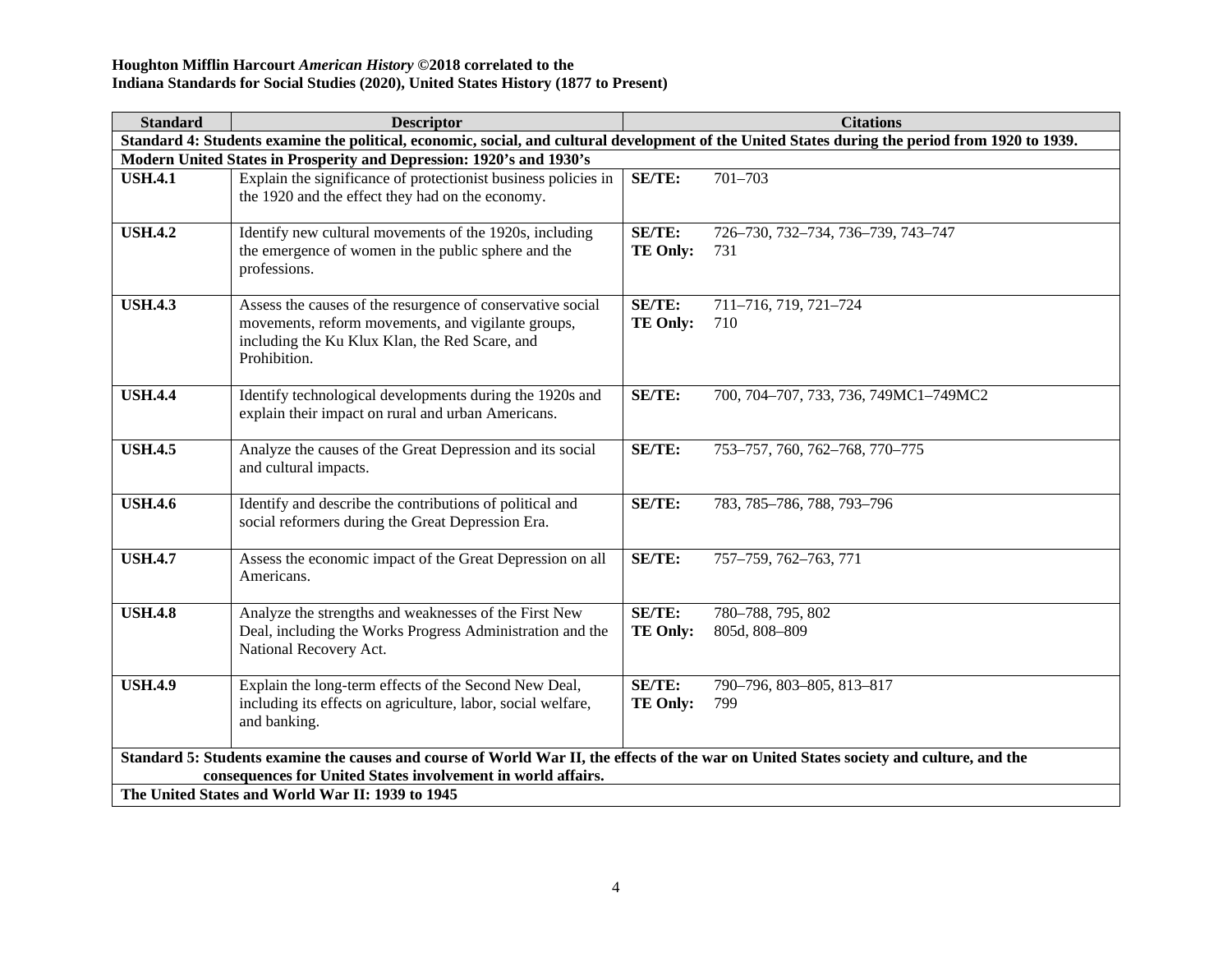| <b>Standard</b> | <b>Descriptor</b>                                                                                                                                                                                   |                                     | <b>Citations</b>                                                       |
|-----------------|-----------------------------------------------------------------------------------------------------------------------------------------------------------------------------------------------------|-------------------------------------|------------------------------------------------------------------------|
| <b>USH.5.1</b>  | Analyze the causes and effects of American isolationism<br>during the 1930s and the effect this policy had on<br>America's war preparation.                                                         | SE/TE:<br><b>Digital Resources:</b> | 839, 847-850                                                           |
|                 |                                                                                                                                                                                                     |                                     | Primary Source Database: Are We Being Led Into War?                    |
| <b>USH.5.2</b>  | Compare and contrast President Franklin D. Roosevelt's<br>worldview with that of Germany's Adolf Hitler, Italy's<br>Benito Mussolini, the Soviet Union's Joseph Stalin, and<br>Japan's Hideki Tojo. | SE/TE:                              | 826-828                                                                |
| <b>USH.5.3</b>  | Identify and explain key events from Versailles to Pearl<br>Harbor that resulted in the United States entry into World<br>War II.                                                                   | SE/TE:<br><b>Digital Resources:</b> | 825-836, 847-856<br>Primary Source Database: On the Declaration of War |
|                 |                                                                                                                                                                                                     |                                     |                                                                        |
| <b>USH.5.4</b>  | Identify key leaders and events from World War II and<br>explain the significance of each.                                                                                                          | SE/TE:                              | 826-828, 830-831, 833-836, 852-856, 877-885, 887-894,<br>895-901       |
| <b>USH.5.5</b>  | Describe Hitler's "final solution" policy and explain the<br>Allied responses to the Holocaust and war crimes.                                                                                      | SE/TE:                              | 837-845, 896, 904-905                                                  |
| <b>USH.5.6</b>  | Explain the experiences of African Americans, Asian<br>Americans, Latinx Americans, Native Americans, and<br>women during World War II.                                                             | SE/TE:<br><b>TE Only:</b>           | 859-860, 867-871, 905-907<br>865                                       |
| <b>USH.5.7</b>  | Summarize the efforts the national government made to<br>regulate production, labor, and prices during the war and<br>evaluate the success or failure of these efforts.                             | SE/TE:                              | 861-862, 864, 978                                                      |
| <b>USH.5.8</b>  | Explain the role of World War II as a catalyst for social<br>change.                                                                                                                                | <b>SE/TE:</b><br><b>TE Only:</b>    | 905-907, 977<br>894d                                                   |
| <b>USH.5.9</b>  | Explain the origins of the Cold War.                                                                                                                                                                | SE/TE:                              | 913-916                                                                |
|                 | Standard 6: Students examine the political, economic, social, and cultural development of the United States during the period from 1945 to 1960.                                                    |                                     |                                                                        |
|                 | Post War United States: 1945 to 1960                                                                                                                                                                |                                     |                                                                        |
| <b>USH.6.1</b>  | Analyze the principal of containment, including the<br>Domino Theory (Cold War).                                                                                                                    | <b>SE/TE:</b><br><b>TE Only:</b>    | 917-920, 925, 942-943, 951-952, 1122<br>923                            |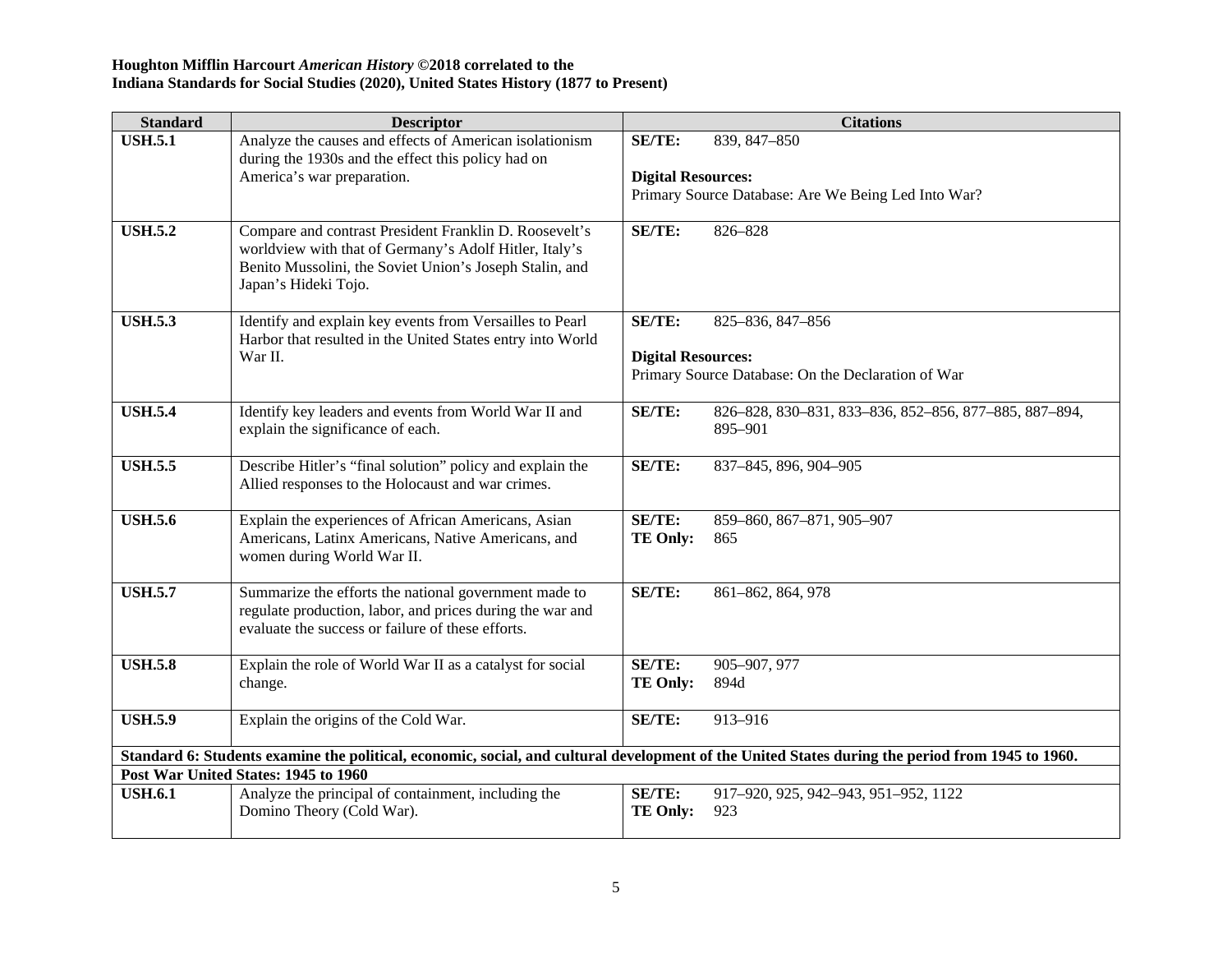| <b>Standard</b> | <b>Descriptor</b>                                                                                                                                |                                            | <b>Citations</b>                                                                                |
|-----------------|--------------------------------------------------------------------------------------------------------------------------------------------------|--------------------------------------------|-------------------------------------------------------------------------------------------------|
| <b>USH.6.2</b>  | Explain the origins of the Civil Rights Movement in the<br>North and South (1945-1960).                                                          | <b>SE/TE:</b><br><b>Digital Resources:</b> | 1057-1065                                                                                       |
|                 |                                                                                                                                                  | 1985                                       | HMH FYI: Eyes on the Prize: America's Civil Rights Movement, 1954–                              |
| <b>USH.6.3</b>  | Describe the challenges involved with the enforcement of<br>desegregation directives in Brown v. Board of Education of<br>Topeka (1954).         | SE/TE:                                     | 983, 1059-1061, 1067                                                                            |
| <b>USH.6.4</b>  | Discuss key economic and social changes in post-WW II<br>American life including the Second Red Scare and its<br>effects on American culture.    | <b>SE/TE:</b><br><b>TE Only:</b>           | 925, 932-939, 948, 977-983, 985-995, 996-997, 999-1005<br>931d, 976, 1007-1009                  |
|                 | Standard 7: Students examine the political, economic, social, and cultural development of the United States during the period from 1960 to 1980. |                                            |                                                                                                 |
|                 | United States in Troubled Times: 1960 to 1980                                                                                                    |                                            |                                                                                                 |
| <b>USH.7.1</b>  | Explain the efforts of groups of African Americans, Native<br>Americans, Latinx, LGBTQ community, and women to                                   | <b>SE/TE:</b>                              | 989, 1009-1011, 1058-1065, 1066-1067, 1068-1077, 1079-<br>1085, 1086-1093, 1097-1101, 1111-1112 |
|                 | assert their social and civic rights in the years following<br>World War II.                                                                     | <b>TE Only:</b>                            | 1056, 1077d, 1085d, 1095d                                                                       |
| <b>USH.7.2</b>  | Evaluate various methods and philosophies (e.g. Martin                                                                                           | SE/TE:                                     | 1062-1065, 1080-1082, 1088-1093                                                                 |
|                 | Luther King, Jr., the Black Panthers, and Malcolm X) to<br>bring about social justice during the Civil Rights<br>Movement.                       | <b>TE Only:</b>                            | 1056, 1067b, 1077d                                                                              |
| <b>USH.7.3</b>  | Assess the social and economic programs of the Kennedy-                                                                                          | SE/TE:                                     | 1018-1022, 1026, 1028-1035, 1046-1047, 1071-1074, 1076,                                         |
|                 | Johnson era, including policies and legal rulings.                                                                                               | <b>TE Only:</b>                            | 1083, 1092-1093, 1094-1095, 1097-1101<br>1025b, 1095d                                           |
| <b>USH.7.4</b>  | Describe developing trends in science and technology and<br>explain how they impacted the lives of Americans during<br>the period 1960-1980.     | SE/TE:<br><b>TE Only:</b>                  | 1017-1018, 1071, 1185<br>1126d, 1184                                                            |
| <b>USH.7.5</b>  | Identify and analyze the significance of key decisions of the<br>Warren Court.                                                                   | SE/TE:<br><b>TE Only:</b>                  | 1031, 1033, 1036-1037, 1066-1067, 1074, 1094-1095, 1101<br>1025b                                |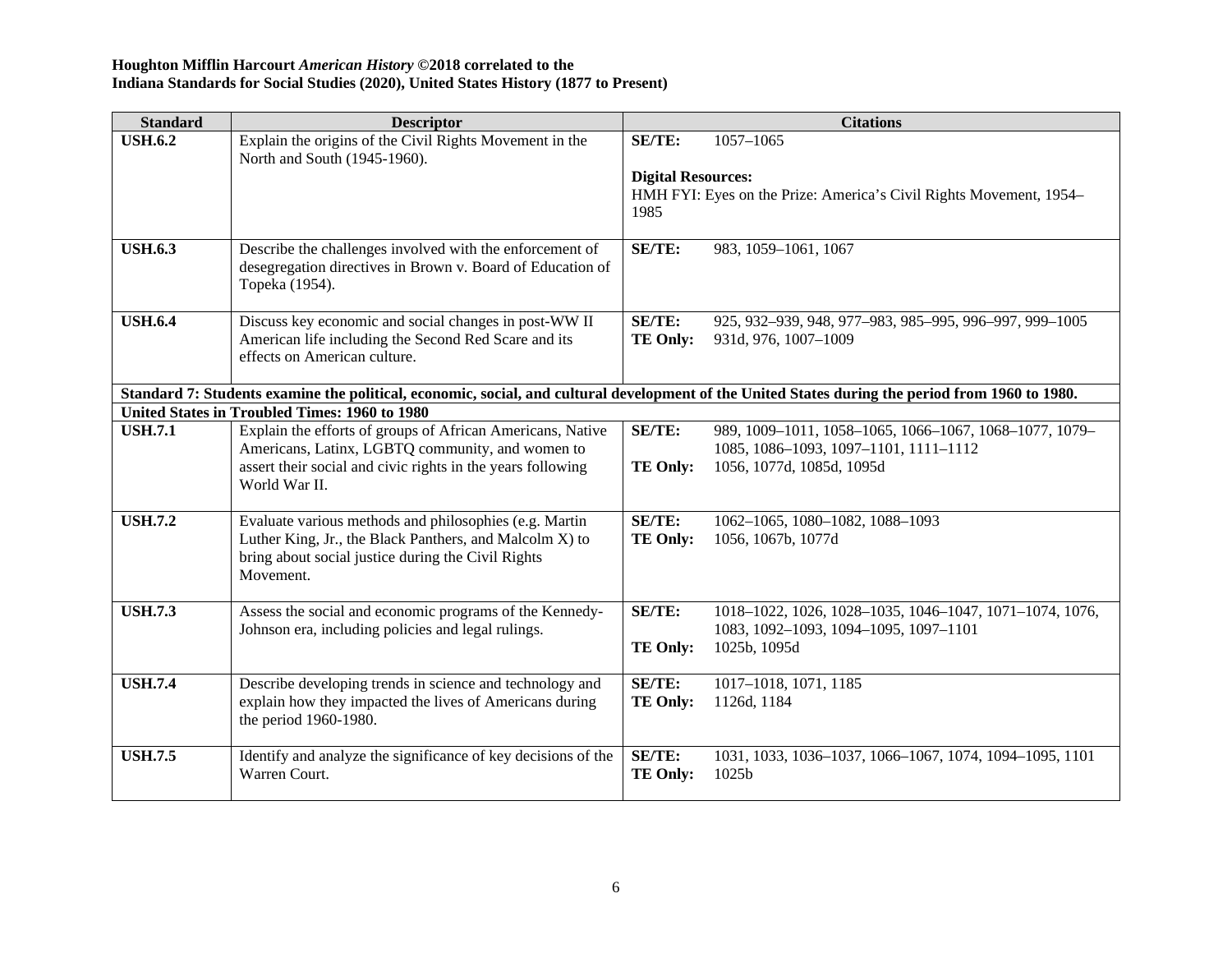| <b>Standard</b>             | <b>Descriptor</b>                                                                                                                                                                                                                                |                                  | <b>Citations</b>                                                                                           |
|-----------------------------|--------------------------------------------------------------------------------------------------------------------------------------------------------------------------------------------------------------------------------------------------|----------------------------------|------------------------------------------------------------------------------------------------------------|
| <b>USH.7.6</b>              | Identify the problems confronting different minorities<br>during this period of economic and social change and<br>describe the solutions to these problems.                                                                                      | <b>SE/TE:</b><br><b>TE Only:</b> | 1018, 1068-1077, 1079-1085, 1086-1093<br>1025b, 1085d                                                      |
| <b>USH.7.7</b>              | Identify areas of social tension from this time period and<br>explain how social attitudes shifted as a result, including the<br>Immigration Reform Act of 1965.                                                                                 | SE/TE:<br><b>TE Only:</b>        | 1021, 1031, 1033, 1037-1043, 1068-1077, 1079-1085, 1086-<br>1093, 1101-1102, 1137-1141, 1146-1147<br>1025b |
| <b>USH.7.8</b>              | Explain and analyze changing relations between the United<br>States and the Soviet Union from 1960 to 1980.                                                                                                                                      | SE/TE:                           | 951, 953-960, 962-967                                                                                      |
| <b>USH.7.9</b>              | Analyze the foreign and domestic consequences of U.S.<br>involvement in Vietnam.                                                                                                                                                                 | <b>SE/TE:</b><br><b>TE Only:</b> | 1041, 1132-1134, 1135-1141, 1144-1145, 1151-1155, 1157-<br>1159<br>1149                                    |
| <b>USH.7.10</b>             | Explain and analyze U.S. foreign policy with regards to<br>Africa, Middle East, and China during the 1960s and 1970s.                                                                                                                            | <b>SE/TE:</b>                    | 962-963, 965-966, 1021, 1186-1188                                                                          |
| <b>USH.7.11</b>             | Explain the constitutional, political, and cultural<br>significance of the Watergate Scandal and the United States<br>Supreme Court decision of "United States v. Nixon."                                                                        | <b>SE/TE:</b><br><b>TE Only:</b> | 1166-1167, 1171-1177, 1179<br>1177d                                                                        |
|                             | Standard 8: Students examine the political, economic, social, and cultural development of the United States during the period from 1980 to 2001<br>prior to 9/11.                                                                                |                                  |                                                                                                            |
| Pax Americana: 1980 to 2001 |                                                                                                                                                                                                                                                  |                                  |                                                                                                            |
| <b>USH.8.1</b>              | Explain the significance of social, economic and political<br>issues during the period 1980 to the present and how these<br>issues affected individuals and organizations.                                                                       | <b>SE/TE:</b>                    | 1104-1115, 1192-1193, 1197-1204, 1221-1222, 1224-1229,<br>1237-1240, 1261-1262, 1264-1265                  |
| <b>USH.8.2</b>              | Describe developing trends in science and technology and<br>explain how they impact the lives of Americans today<br>including NASA and space programs, identification of<br>DNA, the Internet, global climate change, and U.S. energy<br>policy. | SE/TE:                           | 1203, 1226-1227, 1237-1238, 1253-1259, 1306-1308, 1323-<br>1324                                            |
| <b>USH.8.3</b>              | Discuss the origins of the New Right, including the Moral<br>Majority, in the 1980's.                                                                                                                                                            | <b>SE/TE:</b>                    | 1102, 1192-1193                                                                                            |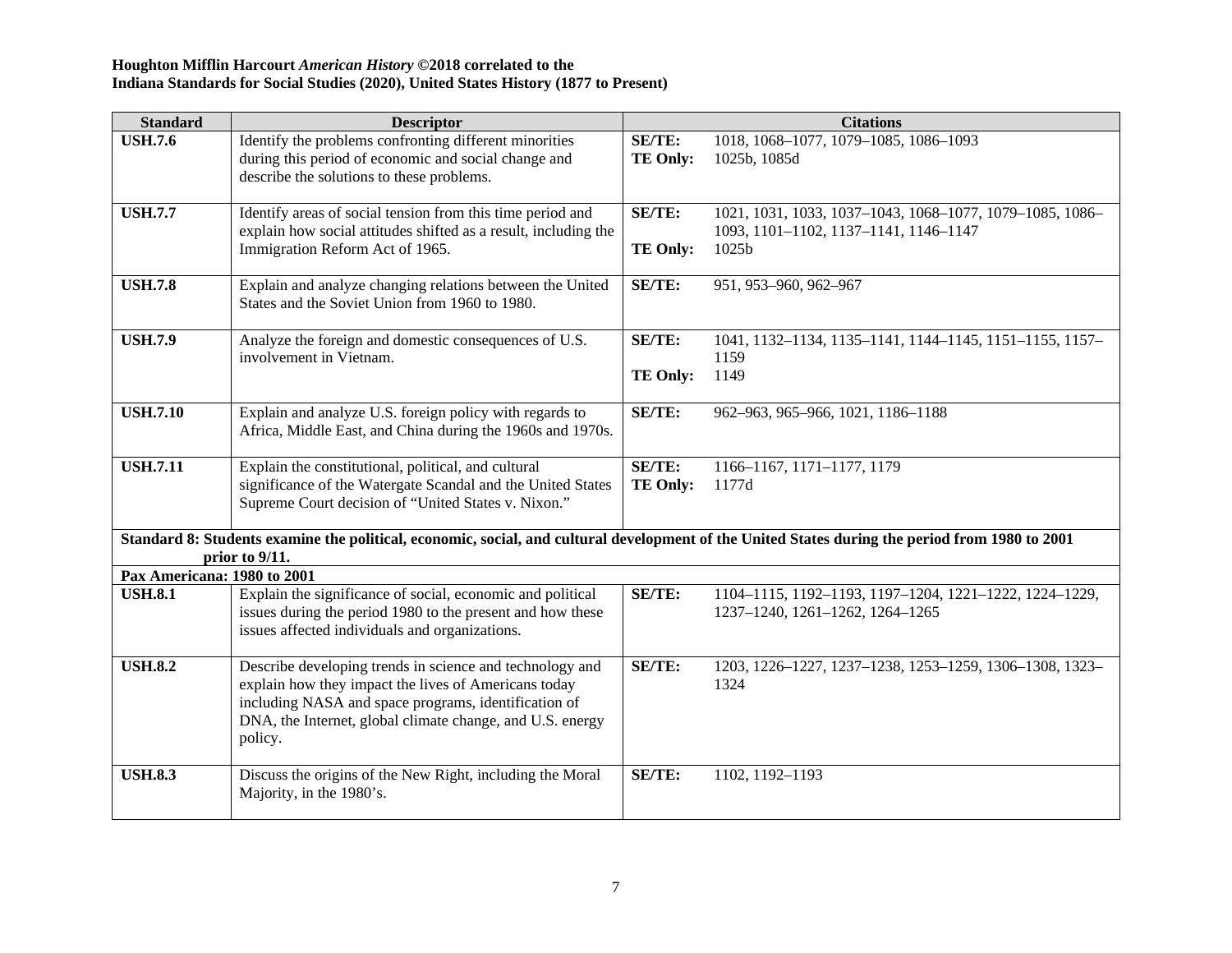| <b>Standard</b>                | <b>Descriptor</b>                                          | <b>Citations</b>                                                                                                                          |
|--------------------------------|------------------------------------------------------------|-------------------------------------------------------------------------------------------------------------------------------------------|
| <b>USH.8.4</b>                 | Explain the assumptions of supply-side economics or        | <b>SE/TE:</b><br>1197-1199                                                                                                                |
|                                | "Reaganomics" and the impact of these policies on ordinary | 1196d<br><b>TE Only:</b>                                                                                                                  |
|                                | citizens.                                                  |                                                                                                                                           |
|                                |                                                            | <b>Digital Resources:</b>                                                                                                                 |
|                                |                                                            | Primary Source Database: On the Program for Economic Recovery                                                                             |
|                                |                                                            |                                                                                                                                           |
| <b>USH.8.5</b>                 | Explain how and why the Cold War came to an end and        | <b>SE/TE:</b><br>967-971, 1211-1214                                                                                                       |
|                                | identify new obstacles to US leadership in the world.      | <b>TE Only:</b><br>1220                                                                                                                   |
| <b>USH.8.6</b>                 | Assess foreign and domestic policies aimed at redressing   | <b>SE/TE:</b><br>1209-1211                                                                                                                |
|                                | the effects of the Cold War on the developing world.       | TE Only:<br>1207, 1220                                                                                                                    |
|                                |                                                            |                                                                                                                                           |
| <b>USH.8.7</b>                 | Explain the constitutional significance of the following   | SE/TE:<br>1231                                                                                                                            |
|                                | landmark decisions of the United States Supreme Court:     |                                                                                                                                           |
|                                | Westside Community School District v. Mergens (1990),      | <b>Digital Resources:</b>                                                                                                                 |
|                                | Reno v. American Civil Liberties Union (1997), Mitchell v. | HMH FYI: 10 Supreme Court Cases Every Teen Should Know                                                                                    |
|                                | Helms (2000), and Bush v. Gore (2000).                     |                                                                                                                                           |
|                                |                                                            |                                                                                                                                           |
| <b>USH.8.8</b>                 | Explain the background and effects of the September 11,    | <b>SE/TE:</b><br>1230, 1232-1237, 1273-1274                                                                                               |
|                                | 2001 terrorist attacks on US foreign and domestic policy.  | <b>TE Only:</b><br>1240c                                                                                                                  |
|                                |                                                            |                                                                                                                                           |
| <b>USH.8.9</b>                 | Analyze the impact of globalization on U.S. culture and    | SE/TE:<br>1227-1228, 1320-1325                                                                                                            |
|                                | U.S. economic, political, and foreign policy, including    | <b>TE Only:</b><br>1226                                                                                                                   |
|                                | North African Free Trade Agreement (NAFTA).                |                                                                                                                                           |
| <b>USH.8.10</b>                | Explain the causes and consequences of deindustrialization | SE/TE:<br>1205, 1225-1227                                                                                                                 |
|                                | in the United States after 1970.                           |                                                                                                                                           |
|                                |                                                            |                                                                                                                                           |
|                                |                                                            | Standard 9: Students examine the political, economic, social, and cultural development of the United States during the period after 9/11. |
| <b>Post 9/11 United States</b> |                                                            |                                                                                                                                           |
| <b>USH.9.1</b>                 | Explain the similarities and differences between George W. | <b>SE/TE:</b><br>1235-1237, 1286                                                                                                          |
|                                | Bush's foreign policy and those who came before him.       |                                                                                                                                           |
|                                |                                                            | <b>Digital Resources:</b>                                                                                                                 |
|                                |                                                            | Primary Source Database: President George W. Bush's First Inaugural                                                                       |
|                                |                                                            | Address                                                                                                                                   |
| <b>USH.9.2</b>                 | Explain the origins of legislation which began to unravel  | SE/TE:<br>1238, 1264, 1300                                                                                                                |
|                                | the work of the New Deal and the Great Society, including  |                                                                                                                                           |
|                                | reforms in the areas of welfare, public housing, Social    |                                                                                                                                           |
|                                | Security, and labor.                                       |                                                                                                                                           |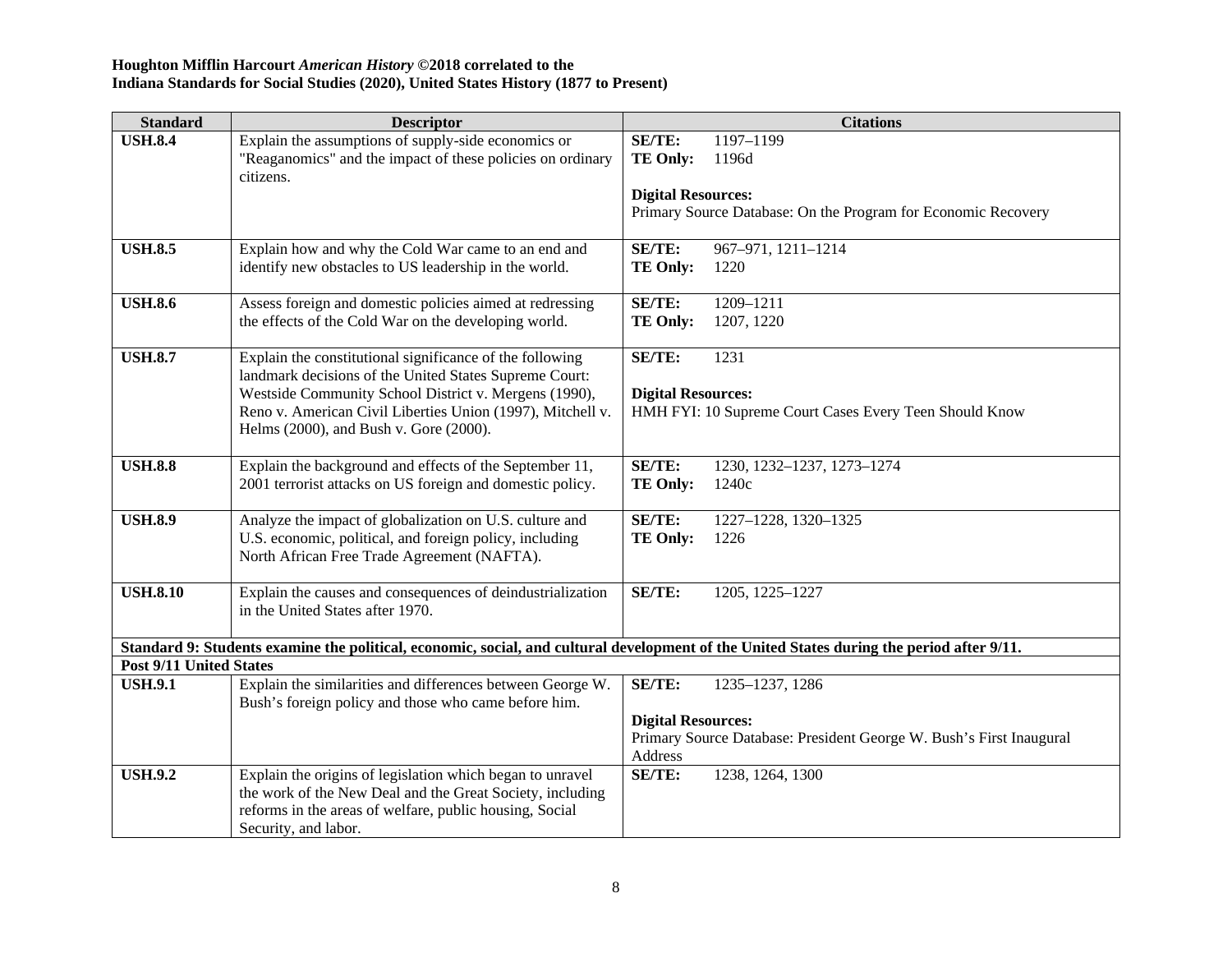| <b>Standard</b>            | <b>Descriptor</b>                                                                                                                                                                                                   |                                            | <b>Citations</b>                                                                                                                                                                           |
|----------------------------|---------------------------------------------------------------------------------------------------------------------------------------------------------------------------------------------------------------------|--------------------------------------------|--------------------------------------------------------------------------------------------------------------------------------------------------------------------------------------------|
| <b>USH.9.3</b>             | Assess the decisions of the John Roberts court, especially<br>those which addressed the contests among individual<br>citizens, workers, and corporations.                                                           | <b>SE/TE:</b><br><b>Digital Resources:</b> | 1298                                                                                                                                                                                       |
|                            |                                                                                                                                                                                                                     |                                            | Interactive Supreme Court Case Studies: Marriage Equality                                                                                                                                  |
| <b>USH.9.4</b>             | Reflect on the role of media and social media in the<br>democratic process.                                                                                                                                         | <b>SE/TE:</b><br><b>TE Only:</b>           | 1250, 1298<br>1282                                                                                                                                                                         |
| <b>USH.9.5</b>             | Explain the revival of popularity for white nationalism and<br>immigration restriction in the era since 2008.                                                                                                       | <b>SE/TE:</b><br><b>TE Only:</b>           | 1107, 1115, 1266, 1274-1275<br>1009                                                                                                                                                        |
| <b>USH.9.6</b>             | Explain the similarities and differences among presidents<br>George W. Bush, Barack Obama, and Donald Trump with<br>regards to foreign policy.                                                                      | <b>SE/TE:</b>                              | Opportunities to address this standard may be found on the following pages:<br>1235-1237, 1248-1249, 1251, 1283, 1289                                                                      |
|                            | Standard 10: Students conduct historical research that incorporates information literacy skills such as forming appropriate research questions,<br>sources, and presenting their findings with documentation.       |                                            | evaluating information by determining its accuracy, relevance and comprehensiveness, interpreting a variety of primary and secondary                                                       |
| <b>Historical Thinking</b> |                                                                                                                                                                                                                     |                                            |                                                                                                                                                                                            |
| <b>USH.10.1</b>            | Cultivate historical thinking, including the ability to<br>evaluate competing explanations for historical change.                                                                                                   | <b>SE/TE:</b><br><b>TE Only:</b>           | 252, 370, 449, 651<br>256, 272, 306, 388b, 983, 1045                                                                                                                                       |
| <b>USH.10.2</b>            | Locate and analyze primary sources and secondary sources<br>related to an event or issue of the past; discover possible<br>limitations in various kinds of historical evidence and<br>differing secondary opinions. | SE/TE:<br><b>TE Only:</b>                  | 370, 449, 651<br>132, 141, 282, 285b, 320, 364, 368, 405, 471, 517, 542, 545,<br>602, 676, 853, 871, 962, 1127, 1169, 1201, 121                                                            |
| <b>USH.10.3</b>            | Analyze multiple, unexpected, and complex causes and<br>effects of events in the past.                                                                                                                              | <b>SE/TE:</b><br><b>TE Only:</b>           | 225, 253, 651, 722, 760<br>23, 26, 35b, 44, 209-210, 237, 261, 287, 330, 352, 357, 409,<br>443, 445-447, 458, 593, 600, 621, 716, 718b, 721, 753, 849,<br>977, 983, 1044, 1088, 1097, 1133 |
| <b>USH.10.4</b>            | Assess competing historical interpretations of a particular<br>historical moment, historical event, or historical change.                                                                                           | <b>SE/TE:</b><br><b>TE Only:</b>           | 34, 252, 370, 449, 532, 651, 692<br>89, 299b, 364, 983, 1169                                                                                                                               |
| <b>USH.10.5</b>            | Develop arguments, defended with historical evidence,<br>which explain historical change.                                                                                                                           | SE/TE:<br><b>TE Only:</b>                  | 651, 692<br>64, 89, 184, 371, 445, 593, 600                                                                                                                                                |
|                            | Grades 9-10: Learning Outcome for Literacy in History/Social Studies Learning                                                                                                                                       |                                            |                                                                                                                                                                                            |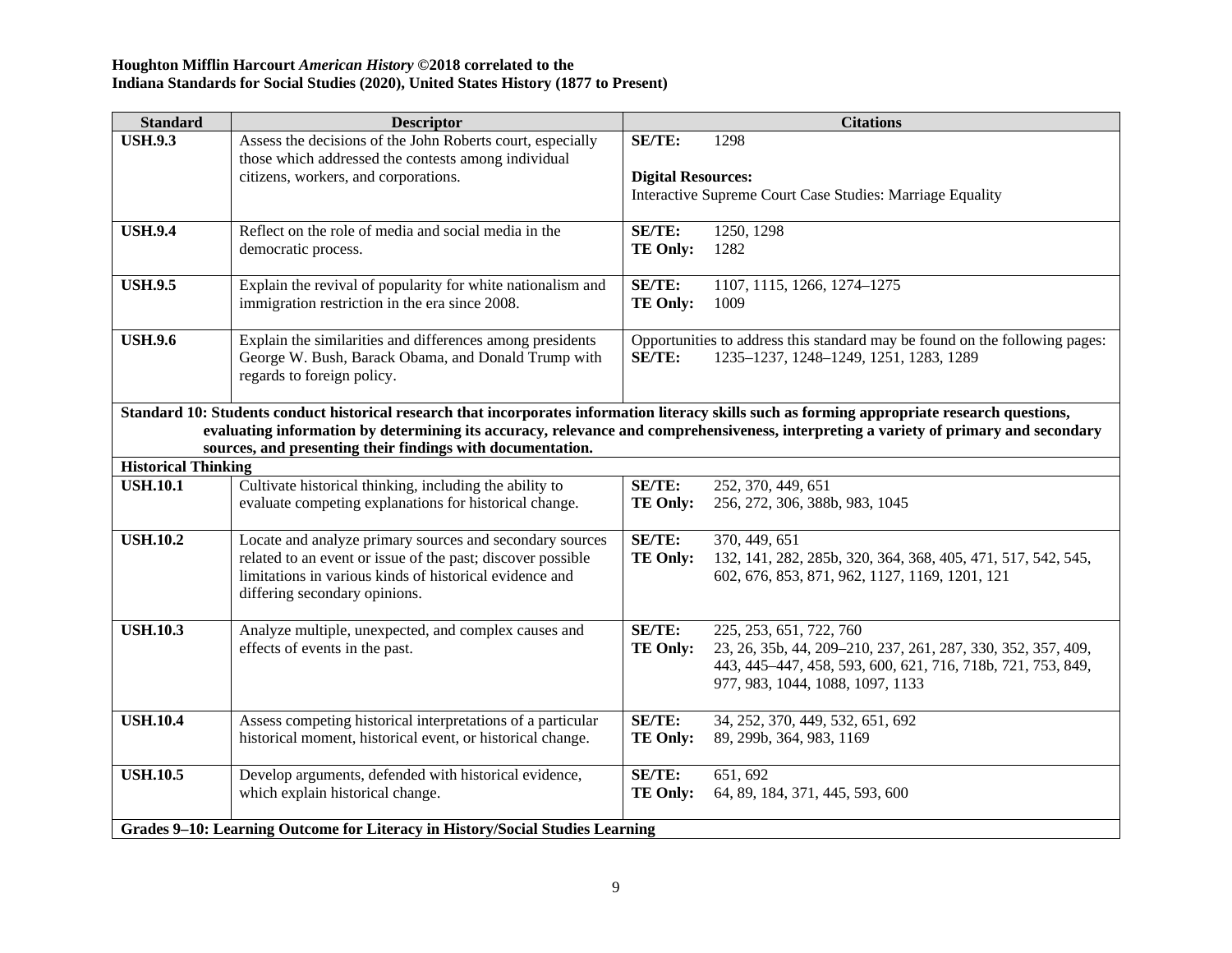| <b>Standard</b> | <b>Descriptor</b>                                            |                 | <b>Citations</b>                                                                                                                                         |
|-----------------|--------------------------------------------------------------|-----------------|----------------------------------------------------------------------------------------------------------------------------------------------------------|
|                 |                                                              |                 | LH.1: Read and comprehend history/social studies texts independently and proficiently, and write effectively for a variety of discipline-specific tasks, |
|                 | purposes, and audiences.                                     |                 |                                                                                                                                                          |
| 9-10.LH.1.1     | Read and comprehend history/social studies texts within a    | SE/TE:          | 34, 250, 268, 277, 291, 308, 315, 327, 351, 393, 423, 440, 443,                                                                                          |
|                 | range of complexity appropriate for grades 9-10              |                 | 461, 472, 517, 532, 541, 572, 585, 593, 623, 631, 663, 682,                                                                                              |
|                 | independently and proficiently by the end of grade 10.       |                 | 689, 737-738, 745, 783, 798, 844, 920, 963, 1007, 1029, 1073,                                                                                            |
|                 |                                                              |                 | 1089, 1117, 1136                                                                                                                                         |
|                 |                                                              | <b>TE Only:</b> | 5, 107, 146, 169, 282, 347, 362, 724, 791, 1080                                                                                                          |
|                 |                                                              |                 |                                                                                                                                                          |
| 9-10.LH.1.2     | Write routinely over a variety of time frames for a range of | SE/TE:          | 34, 45, 103, 141, 195, 229, 273, 301, 339, 413, 453, 492, 565,                                                                                           |
|                 | discipline-specific tasks, purposes, and audiences.          |                 | 617, 651, 697, 777, 798, 821, 851, 909, 1013, 1095, 1117,                                                                                                |
|                 |                                                              |                 | 1161, 1218, 1269, 1329                                                                                                                                   |
|                 |                                                              | <b>TE Only:</b> | 4, 6, 9, 14–15, 19, 27, 28d, 30, 35, 35b, 35d, 36, 38, 40, 42, 44,                                                                                       |
|                 |                                                              |                 | 48, 52, 56, 60–62, 64, 71b, 78, 79–80, 82, 86, 86d, 89, 92–93,                                                                                           |
|                 |                                                              |                 | 95, 95d, 96, 101b, 102, 105b, 106, 119, 121, 127, 129, 132,                                                                                              |
|                 |                                                              |                 | 132d, 139b, 140, 145, 153b, 159d, 165-166, 180-181, 194,                                                                                                 |
|                 |                                                              |                 | 197b, 208, 211, 213d, 216-217, 219b, 219d, 220-221, 228,                                                                                                 |
|                 |                                                              |                 | 240d, 242, 246, 256, 261, 262d, 270, 271b, 272, 282, 285b,                                                                                               |
|                 |                                                              |                 | 286-287, 290, 291d, 293-294, 298, 299b, 300, 303b, 304, 306,                                                                                             |
|                 |                                                              |                 | 314, 319–320, 321d, 324–326, 328b, 328d, 332, 335, 338,                                                                                                  |
|                 |                                                              |                 | 341b, 347, 349, 355d, 359, 362-363, 378, 383, 388b, 388d,                                                                                                |
|                 |                                                              |                 | 396, 409, 412, 422, 427, 429, 433, 435, 438–439, 440d, 442–                                                                                              |
|                 |                                                              |                 | 443, 446–447, 452, 455b, 458, 460, 464d, 471–472, 475b, 482,                                                                                             |
|                 |                                                              |                 | 483d, 484-485, 491, 502, 508d, 515d, 527b, 533, 535d, 537,                                                                                               |
|                 |                                                              |                 | 545, 549, 553, 556, 559, 562, 564, 567b, 578, 581d, 582, 590,                                                                                            |
|                 |                                                              |                 | 590b, 593, 595d, 600, 603b, 606, 613–614, 616, 620–621, 623,                                                                                             |
|                 |                                                              |                 | 627-628, 636, 646, 650, 666, 672, 674, 675d, 681, 687b, 696,                                                                                             |
|                 |                                                              |                 | 699b, 701, 709d, 712, 724, 727, 736, 738, 739d, 748, 751b,                                                                                               |
|                 |                                                              |                 | 768d, 770, 776, 779b, 780, 782, 788d, 791-792, 798b, 805b,                                                                                               |
|                 |                                                              |                 | 805d, 808, 811d, 816, 820, 833, 846, 856d, 869, 885d, 896,                                                                                               |
|                 |                                                              |                 | 900, 908, 911b, 918, 949d, 950, 962, 966, 975b, 979, 984,                                                                                                |
|                 |                                                              |                 | 997b, 1005d, 1037b, 1052, 1059, 1067b, 1071, 1077d, 1080,                                                                                                |
|                 |                                                              |                 | 1083, 1085d, 1095d, 1102d, 1116, 1120, 1124-1125, 1126d,                                                                                                 |
|                 |                                                              |                 | 1127-1128, 1134d, 1137-1138, 1141d, 1148d, 1150, 1154,                                                                                                   |
|                 |                                                              |                 | 1160, 1165, 1167, 1171, 1173–1174, 1176–1177, 1185, 1190,                                                                                                |
|                 |                                                              |                 | 1190b, 1194, 1196d, 1197, 1201, 1203, 1206b, 1208, 1210,                                                                                                 |
|                 |                                                              |                 | 1216, 1227, 1229d, 1232, 1240c, 1244, 1248, 1253, 1259d,                                                                                                 |
|                 |                                                              |                 | 1263, 1265, 1268, 1271b, 1278, 1281d, 1289, 1293d, 1298,                                                                                                 |
|                 |                                                              |                 | 1301, 1302, 1311d, 1322-1323, 1328                                                                                                                       |
|                 |                                                              |                 |                                                                                                                                                          |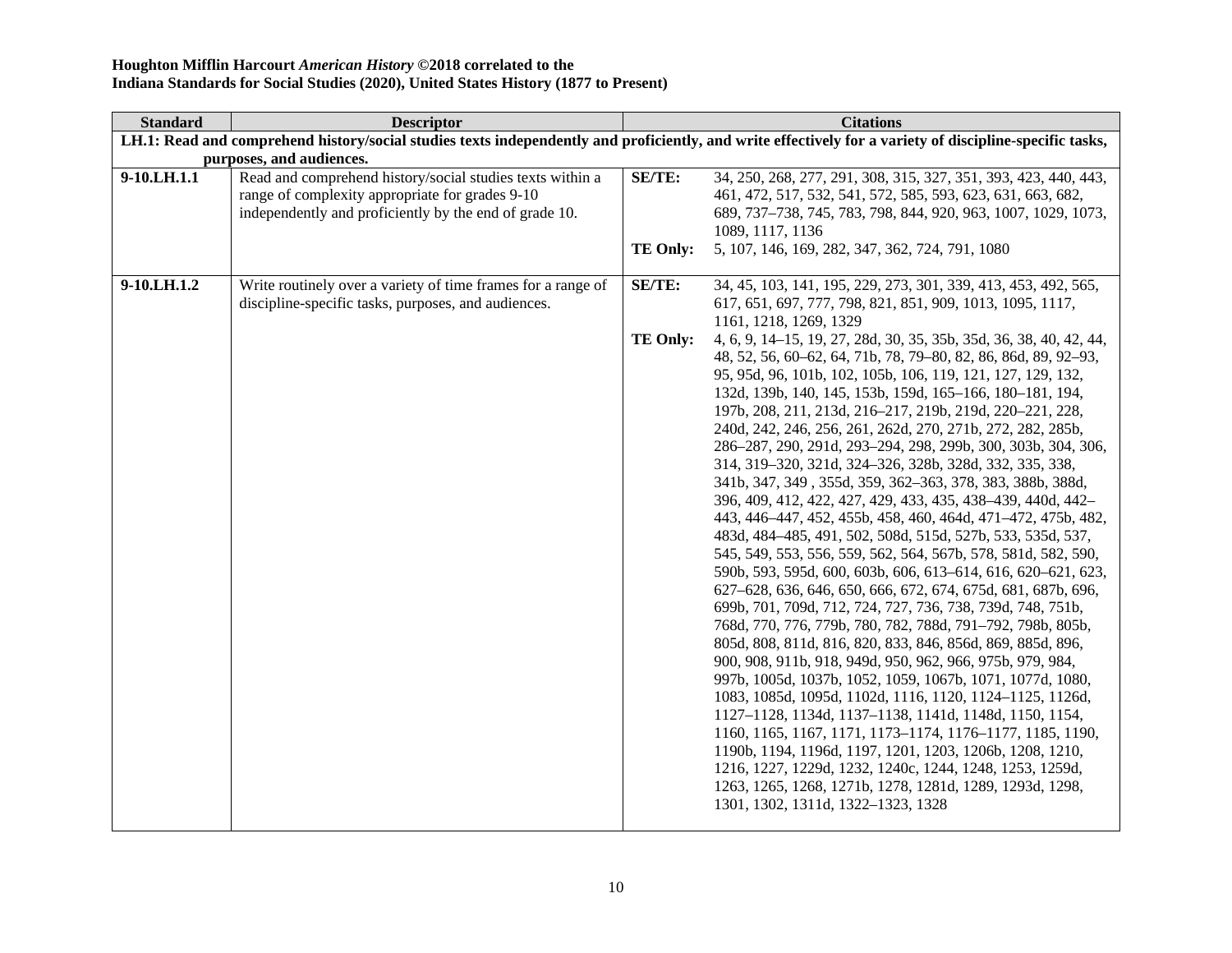| <b>Standard</b> | <b>Descriptor</b>                                                                                                                                                                     |                                  | <b>Citations</b>                                                                                                                                                                                                                                                                                                                                                     |
|-----------------|---------------------------------------------------------------------------------------------------------------------------------------------------------------------------------------|----------------------------------|----------------------------------------------------------------------------------------------------------------------------------------------------------------------------------------------------------------------------------------------------------------------------------------------------------------------------------------------------------------------|
|                 | <b>Key Ideas and Textual Support (Reading)</b>                                                                                                                                        |                                  |                                                                                                                                                                                                                                                                                                                                                                      |
|                 | LH.2: Extract and construct meaning from history/social studies texts using a variety of comprehension skills.                                                                        |                                  |                                                                                                                                                                                                                                                                                                                                                                      |
| 9-10.LH.2.1     | Cite specific textual evidence to support analysis of primary<br>and secondary sources, attending to such features as the<br>date and origin of the information.                      | SE/TE:<br><b>TE Only:</b>        | 491<br>102, 194, 228, 272, 300, 320, 338, 409, 429, 542, 564, 616,<br>696, 972, 1012, 1052, 1080, 1216, 1268, 1328                                                                                                                                                                                                                                                   |
| 9-10.LH.2.2     | Determine the central ideas or information of a primary or<br>secondary source; provide an accurate summary of how key<br>events or ideas develop over the course of the text.        | <b>SE/TE:</b><br>TE Only:        | 45, 268, 572, 631<br>122, 183, 395, 430, 457, 735, 917, 989, 992, 1001, 1027, 1128                                                                                                                                                                                                                                                                                   |
| 9-10.LH.2.3     | Analyze in detail a series of events described in a text;<br>determine whether earlier events caused later ones or<br>simply preceded them.                                           | <b>TE Only:</b>                  | 288, 354, 367, 376, 381, 419, 548, 619b, 625, 625d, 646, 701,<br>709d, 882, 899, 925, 1175                                                                                                                                                                                                                                                                           |
|                 | <b>Structural Elements and Organization (Reading)</b>                                                                                                                                 |                                  |                                                                                                                                                                                                                                                                                                                                                                      |
|                 | LH.3: Build understanding of history/social studies texts, using knowledge, structural organization, and author's purpose.                                                            |                                  |                                                                                                                                                                                                                                                                                                                                                                      |
| 9-10.LH.3.1     | Determine the meaning of words and phrases as they are<br>used in a text, including vocabulary describing political,<br>social, or economic aspects of history/social studies.        | SE/TE:<br><b>TE Only:</b>        | 512<br>18, 27, 31, 55b, 73, 83, 112, 159, 162, 169, 176, 186, 222, 235,<br>277, 285b, 311, 344, 387, 393, 407, 417, 428, 450, 469, 485,<br>507, 513, 531, 538, 546, 575, 640, 644, 673, 695, 708, 726,<br>754, 772, 786, 803, 826, 852, 877, 927, 937, 942, 968, 988,<br>1009, 1020, 1061, 1099, 1104, 1151, 1167, 1229, 1238, 1253,<br>1265, 1276, 1304, 1314, 1320 |
| 9-10.LH.3.2     | Analyze how a text uses structure to emphasize key points<br>or advance an explanation or analysis.                                                                                   | <b>SE/TE:</b><br><b>TE Only:</b> | 712<br>113d, 327                                                                                                                                                                                                                                                                                                                                                     |
| 9-10.LH.3.3     | Compare the perspectives of two or more authors for how<br>they treat the same or similar topics, including which details<br>they include and emphasize in their respective accounts. | <b>SE/TE:</b><br><b>TE Only:</b> | 34, 252<br>5, 132, 270, 294, 464d, 1127                                                                                                                                                                                                                                                                                                                              |
|                 | <b>Synthesis and Connection of Ideas (Reading)</b>                                                                                                                                    |                                  |                                                                                                                                                                                                                                                                                                                                                                      |
|                 | LH.4: Build understanding of history/social studies texts by synthesizing and connecting ideas and evaluating specific claims.                                                        |                                  |                                                                                                                                                                                                                                                                                                                                                                      |
| 9-10.LH.4.1     | Integrate quantitative or technical analysis (Examples:<br>charts, research data) with qualitative analysis in print or<br>digital text.                                              | SE/TE:<br><b>TE Only:</b>        | 35, 88, 237, 343, 366, 373, 408, 434, 522, 530, 579, 611, 624,<br>661, 677, 715, 732, 759, 803, 813, 865, 919, 948, 978, 987,<br>999, 1008, 1106, 1136, 1144, 1150, 1183, 1205, 1263, 1278,<br>1280, 1286, 1297, 1307, 1317<br>35d, 264, 297, 403, 729, 758, 877, 942-943, 967, 1021, 1180                                                                           |
|                 |                                                                                                                                                                                       |                                  |                                                                                                                                                                                                                                                                                                                                                                      |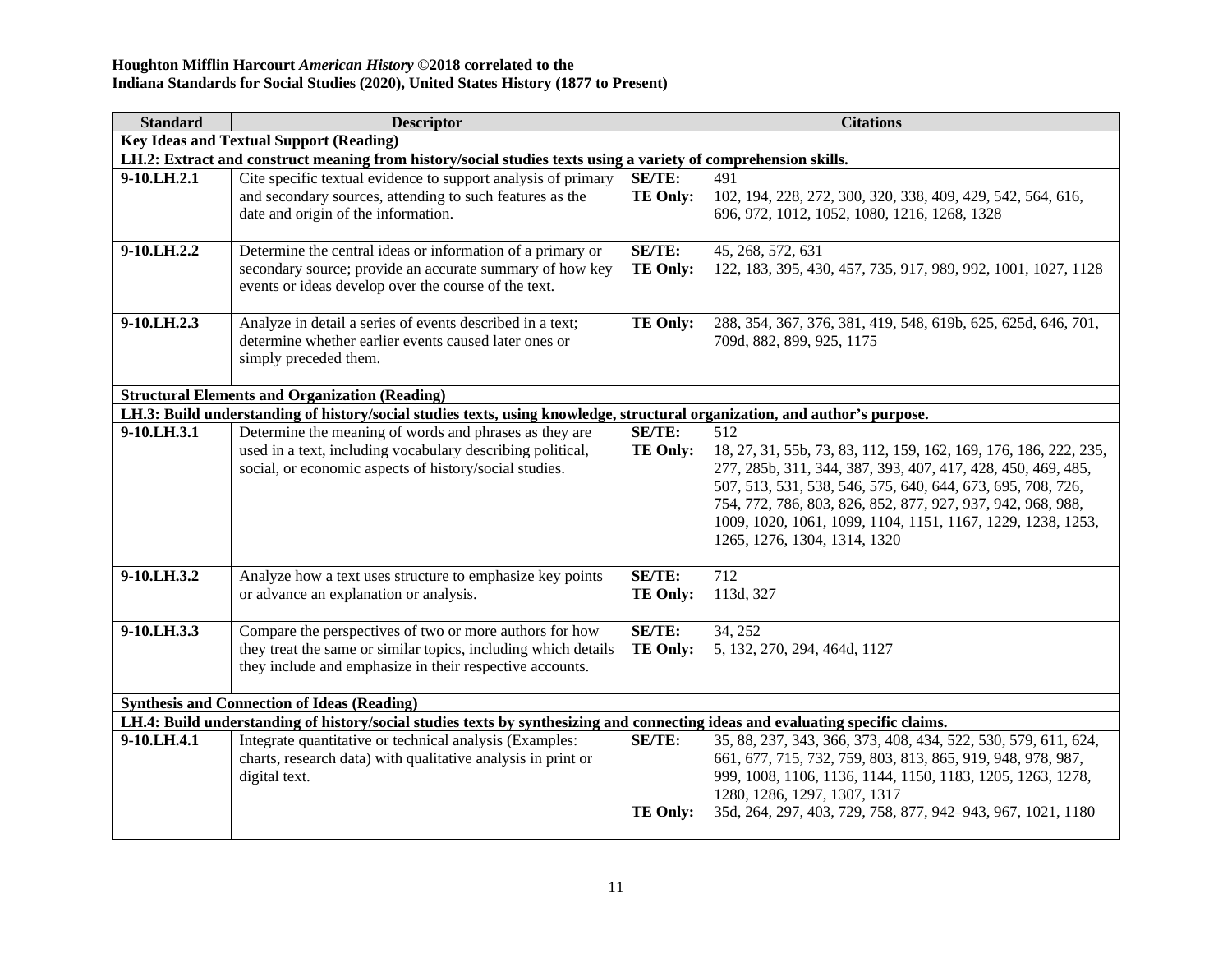| <b>Standard</b>                      | <b>Descriptor</b>                                                                                                                                                                                                                                                           |                                     | <b>Citations</b>                                                                                                                                                                                                                                                                                                 |
|--------------------------------------|-----------------------------------------------------------------------------------------------------------------------------------------------------------------------------------------------------------------------------------------------------------------------------|-------------------------------------|------------------------------------------------------------------------------------------------------------------------------------------------------------------------------------------------------------------------------------------------------------------------------------------------------------------|
| 9-10.LH.4.2                          | Assess the extent to which the reasoning and evidence in a<br>text support the author's claims.                                                                                                                                                                             | TE Only:                            | 270, 300, 304, 328b, 537, 989                                                                                                                                                                                                                                                                                    |
| 9-10.LH.4.3                          | Analyze the relationships among primary and secondary<br>sources on the same topic.                                                                                                                                                                                         | SE/TE:<br><b>Digital Resources:</b> | 777<br>Skillbuilder Handbook: Evaluating Sources<br>Skillbuilder Handbook: Using Primary and Secondary Sources                                                                                                                                                                                                   |
| <b>Writing Genres (Writing)</b>      |                                                                                                                                                                                                                                                                             |                                     |                                                                                                                                                                                                                                                                                                                  |
|                                      | LH.5: Write for different purposes and to specific audiences or people.                                                                                                                                                                                                     |                                     |                                                                                                                                                                                                                                                                                                                  |
| 9-10.LH.5.1                          | Write arguments focused on discipline-specific content.                                                                                                                                                                                                                     | <b>SE/TE:</b><br><b>TE Only:</b>    | 229, 301, 453, 525, 565, 697, 749, 909, 973, 1013, 1053, 1117,<br>1217, 1329<br>19, 45, 89, 103, 119, 141, 195, 211, 228, 273, 293-294, 300,                                                                                                                                                                     |
|                                      |                                                                                                                                                                                                                                                                             |                                     | 304, 328b, 339, 413, 452, 485, 491, 515d, 524, 542, 603b, 606,<br>617, 627, 651, 821, 928, 945, 1059, 1124, 1148d, 1161, 1196d,<br>1227, 1268-1269, 1328                                                                                                                                                         |
| 9-10.LH.5.2                          | Write informative texts, including analyses of historical<br>events.                                                                                                                                                                                                        | SE/TE:<br><b>TE Only:</b>           | 491, 777, 909, 1269<br>14, 29, 44, 61, 140, 194, 300, 338, 362, 412, 422, 439, 636,<br>650, 696, 748, 776, 820, 869, 908, 918, 972, 1052, 1116, 1160,<br>1201, 1216                                                                                                                                              |
| <b>The Writing Process (Writing)</b> |                                                                                                                                                                                                                                                                             |                                     |                                                                                                                                                                                                                                                                                                                  |
|                                      | LH.6: Produce coherent and legible documents by planning, drafting, revising, editing, and collaborating with others.                                                                                                                                                       |                                     |                                                                                                                                                                                                                                                                                                                  |
| 9-10.LH.6.1                          | Plan and develop; draft; revise using appropriate reference<br>materials; rewrite; try a new approach, focusing on<br>addressing what is most significant for a specific purpose<br>and audience; and edit to produce and strengthen writing<br>that is clear and coherent. | SE/TE:<br><b>TE Only:</b>           | 301<br>153b, 219b, 240d, 262d, 275b, 291d, 321d, 328d, 341b, 355d,<br>360c, 415b, 424d, 567b, 581d, 590b, 595d, 603b, 608d, 675d,<br>699b, 709d, 739d, 768d, 856d, 1190b, 1196d, 1217, 1251d,<br>1301d                                                                                                           |
| 9-10.LH.6.2                          | Use technology to produce, publish, and update individual<br>or shared writing products, taking advantage of<br>technology's capacity to link to other information and to<br>display information flexibly and dynamically.                                                  | SE/TE:<br><b>TE Only:</b>           | 273, 339, 697, 749, 777, 821<br>4, 15, 27, 48, 52, 64, 78, 79, 82, 92, 96, 116, 129, 166, 198,<br>208b 219b, 220, 388b, 404, 425, 433, 455b, 530, 556, 559, 565,<br>607, 623, 628, 646, 666, 687b, 688, 780, 789, 792, 799, 804,<br>876, 882, 973, 1040, 1060, 1186-1187, 1237, 1243, 1251d,<br>1256, 1275, 1302 |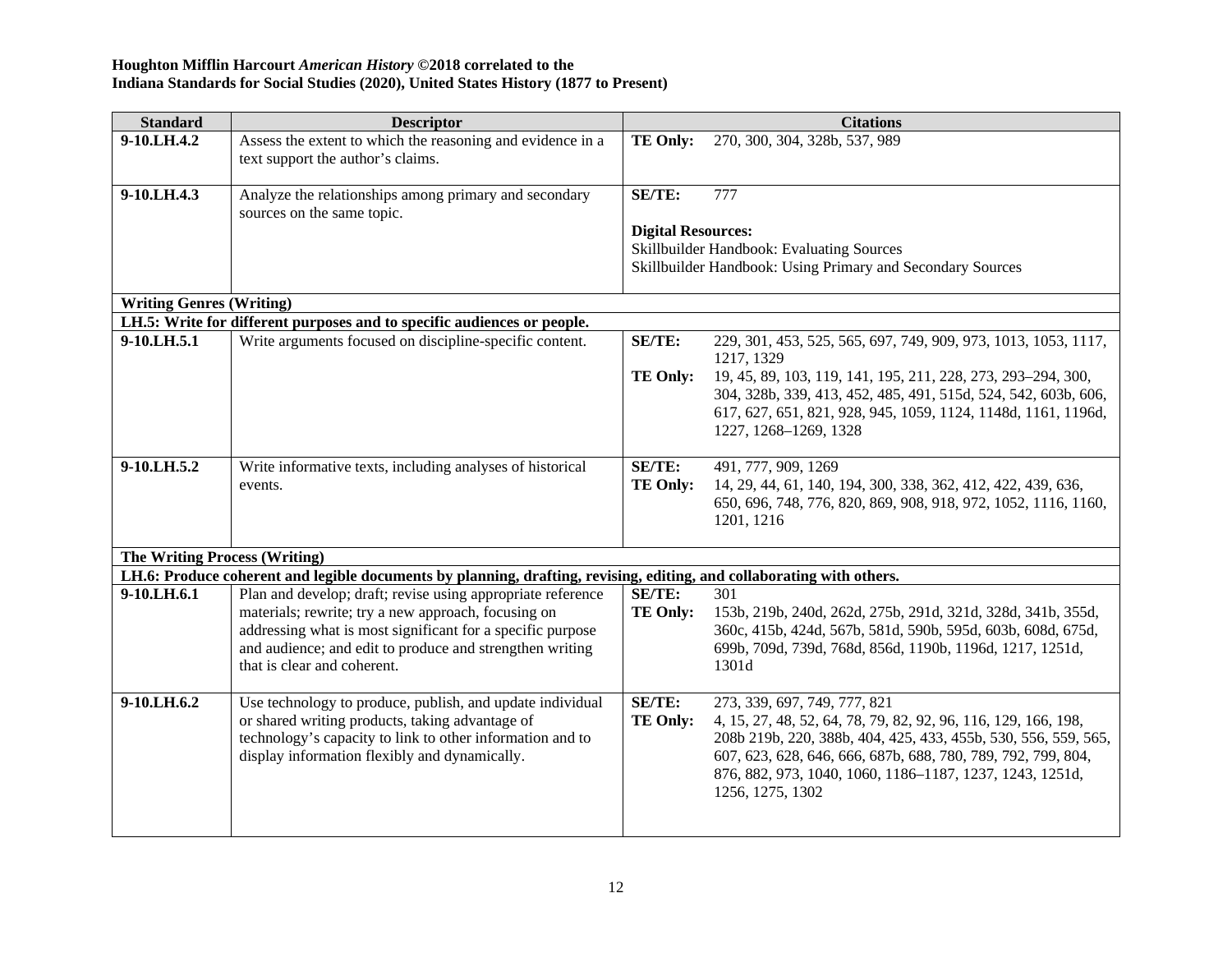| <b>Standard</b> | <b>Descriptor</b>                                                                                                                                                                                                                                                                                                                                                                                             |                           | <b>Citations</b>                                                                                                                                                                                                                                                                                                                                                                                                                                                                                                                                                                                                                                                                                                                                                                                                                                                                                                                                                                                                                                                                                                                                                                                                                                                                                                                                                                               |  |
|-----------------|---------------------------------------------------------------------------------------------------------------------------------------------------------------------------------------------------------------------------------------------------------------------------------------------------------------------------------------------------------------------------------------------------------------|---------------------------|------------------------------------------------------------------------------------------------------------------------------------------------------------------------------------------------------------------------------------------------------------------------------------------------------------------------------------------------------------------------------------------------------------------------------------------------------------------------------------------------------------------------------------------------------------------------------------------------------------------------------------------------------------------------------------------------------------------------------------------------------------------------------------------------------------------------------------------------------------------------------------------------------------------------------------------------------------------------------------------------------------------------------------------------------------------------------------------------------------------------------------------------------------------------------------------------------------------------------------------------------------------------------------------------------------------------------------------------------------------------------------------------|--|
|                 | <b>The Research Process (Writing)</b>                                                                                                                                                                                                                                                                                                                                                                         |                           |                                                                                                                                                                                                                                                                                                                                                                                                                                                                                                                                                                                                                                                                                                                                                                                                                                                                                                                                                                                                                                                                                                                                                                                                                                                                                                                                                                                                |  |
|                 | LH.7: Build knowledge about the research process and the topic under study by conducting short or more sustained research.                                                                                                                                                                                                                                                                                    |                           |                                                                                                                                                                                                                                                                                                                                                                                                                                                                                                                                                                                                                                                                                                                                                                                                                                                                                                                                                                                                                                                                                                                                                                                                                                                                                                                                                                                                |  |
| 9-10.LH.7.1     | Conduct short as well as more sustained research<br>assignments and tasks to answer a question (including a<br>self-generated question) or solve a problem; narrow or<br>broaden the inquiry when appropriate; synthesize multiple<br>sources on the subject, demonstrating understanding of the<br>subject under investigation.                                                                              | SE/TE:<br><b>TE Only:</b> | 34, 45, 103, 252, 301, 370, 687, 777, 821, 1013, 1034, 1037,<br>1053, 1095, 1161, 1217, 1269<br>8, 14-15, 27, 29, 35, 35b, 36, 38, 40, 48, 52, 56-57, 60-62, 64,<br>72, 78, 79-80, 82, 86, 89, 92-93, 95, 96, 120b, 121, 127, 129,<br>132, 139b, 148, 166, 168, 180-181, 190, 198, 208, 220-221,<br>232, 242, 255b, 256, 262d, 268, 271b, 282-283, 286, 291d,<br>293-294, 298, 306, 319, 324, 327, 328d, 335-336, 349, 361,<br>362, 364–365, 383, 388b, 389, 395, 401, 404–405, 410, 416,<br>422, 425, 429, 433, 439, 443, 446-447, 455b, 458, 475, 475b,<br>482, 484, 494, 502, 510, 515d, 516, 522, 527b, 530, 535, 537,<br>541, 544-545, 549, 553, 556, 582-584, 600, 603b, 607-608,<br>620, 623, 634, 636–637, 646, 654, 660, 672, 676, 688, 712,<br>736-737, 741, 749, 766, 779b, 780, 782, 784, 789, 792, 795,<br>798b, 801, 804, 805b, 808-809, 811b, 811d, 812-813, 815-<br>816, 832-833, 840, 858, 869, 871, 876, 878, 882, 895, 903,<br>914, 918, 921, 924, 928, 938, 945, 956, 959, 980, 985, 1005d,<br>1009, 1018, 1023, 1028-1029, 1031, 1040, 1048, 1059-1060,<br>1067, 1067b, 1071, 1077d, 1085d, 1091, 1095d, 1096, 1111,<br>1117, 1124, 1129, 1134d, 1135, 1154, 1164, 1168-1169, 1174,<br>1176, 1177b, 1180, 1184, 1186-1187, 1190, 1193, 1195, 1197,<br>1200, 1202, 1207, 1210, 1212-1214, 1219b, 1221, 1223, 1225,<br>1227, 1231-1232, 1234, 1237-1238, 1240, 1240c, 1242, |  |
|                 |                                                                                                                                                                                                                                                                                                                                                                                                               |                           | 1242b, 1243, 1247-1248, 1256-1257, 1266, 1275, 1277,<br>1281d, 1295, 1302-1303, 1311d, 1315, 1319, 1329                                                                                                                                                                                                                                                                                                                                                                                                                                                                                                                                                                                                                                                                                                                                                                                                                                                                                                                                                                                                                                                                                                                                                                                                                                                                                        |  |
| 9-10.LH.7.2     | Gather relevant information from multiple authoritative<br>sources, using advanced searches effectively; annotate<br>sources; assess the usefulness of each source in answering<br>the research question; synthesize and integrate information<br>into the text selectivity to maintain the flow of ideas,<br>avoiding plagiarism and following a standard format for<br>citation (Examples: APA or Chicago). | <b>TE Only:</b>           | 40, 198, 220, 530, 545, 556, 634, 636, 741, 784, 1169                                                                                                                                                                                                                                                                                                                                                                                                                                                                                                                                                                                                                                                                                                                                                                                                                                                                                                                                                                                                                                                                                                                                                                                                                                                                                                                                          |  |
| 9-10.LH.7.3     | Draw evidence from informational texts to support analysis,<br>reflection, and research.                                                                                                                                                                                                                                                                                                                      | SE/TE:<br><b>TE Only:</b> | 301<br>89, 132, 168, 784, 1127, 1169                                                                                                                                                                                                                                                                                                                                                                                                                                                                                                                                                                                                                                                                                                                                                                                                                                                                                                                                                                                                                                                                                                                                                                                                                                                                                                                                                           |  |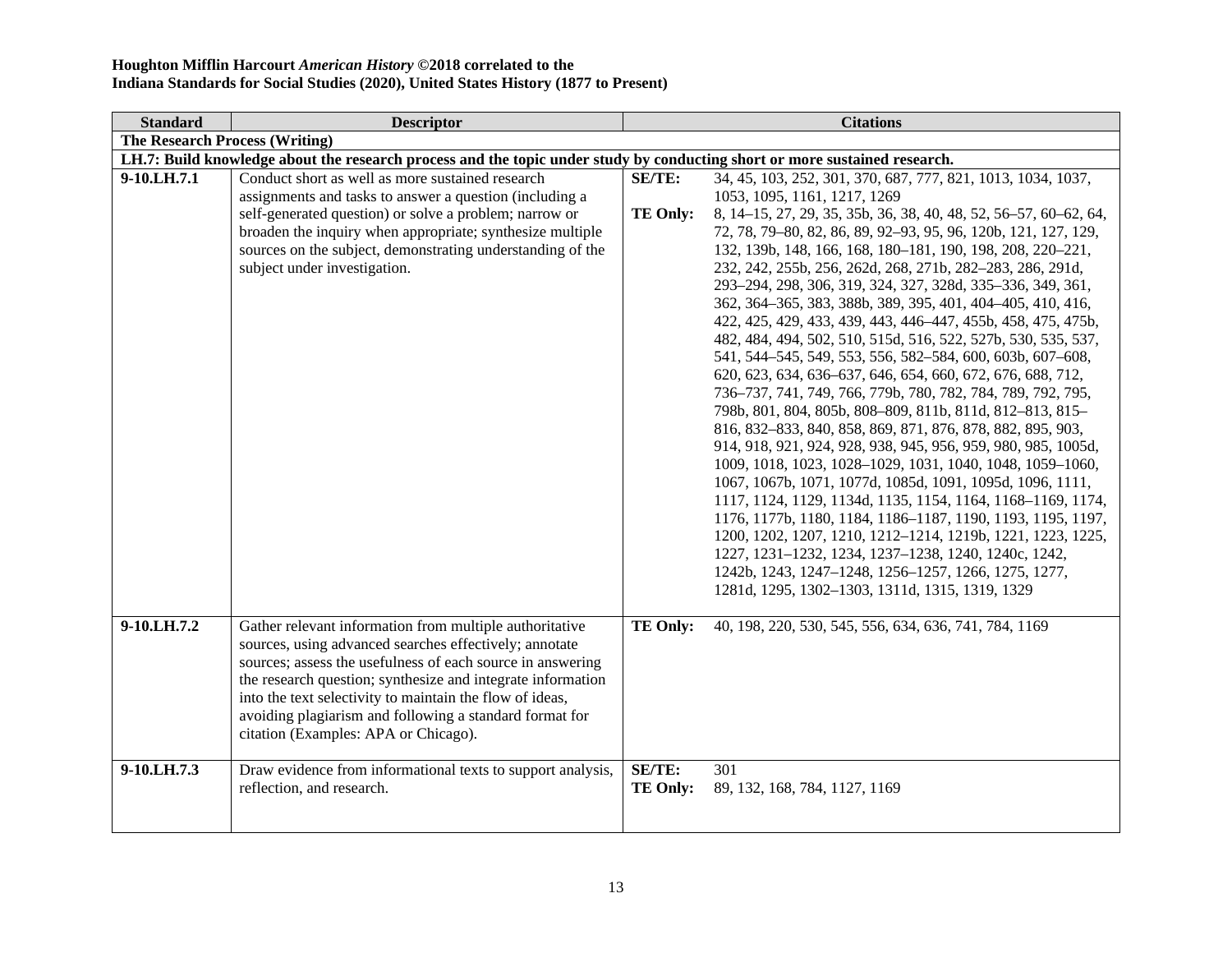| <b>Standard</b> | <b>Descriptor</b>                                                              | <b>Citations</b> |                                                                                                                                                          |
|-----------------|--------------------------------------------------------------------------------|------------------|----------------------------------------------------------------------------------------------------------------------------------------------------------|
|                 | Grades 11-12: Learning Outcome for Literacy in History/Social Studies Learning |                  |                                                                                                                                                          |
|                 |                                                                                |                  | LH.1: Read and comprehend history/social studies texts independently and proficiently, and write effectively for a variety of discipline-specific tasks, |
|                 | purposes, and audiences.                                                       |                  |                                                                                                                                                          |
| 11-12.LH.1.1    | Read and comprehend history/social studies texts within a                      | SE/TE:           | 34, 250, 268, 277, 291, 308, 315, 327, 351, 393, 423, 440, 443,                                                                                          |
|                 | range of complexity appropriate for grades 11-CCR                              |                  | 461, 472, 517, 532, 541, 572, 585, 593, 623, 631, 663, 682,                                                                                              |
|                 | independently and proficiently by the end of grade 12.                         |                  | 689, 737-738, 745, 783, 798, 844, 920, 963, 1007, 1029, 1073,                                                                                            |
|                 |                                                                                |                  | 1089, 1117, 1136                                                                                                                                         |
|                 |                                                                                | <b>TE Only:</b>  | 5, 107, 146, 169, 282, 347, 362, 724, 791, 1080                                                                                                          |
|                 |                                                                                |                  |                                                                                                                                                          |
| 11-12.LH.1.2    | Write routinely over a variety of time frames for a range of                   | SE/TE:           | 34, 45, 103, 141, 195, 229, 273, 301, 339, 413, 453, 492, 565,                                                                                           |
|                 | discipline-specific tasks, purposes, and audiences.                            |                  | 617, 651, 697, 777, 798, 821, 851, 909, 1013, 1095, 1117,                                                                                                |
|                 |                                                                                |                  | 1161, 1218, 1269, 1329                                                                                                                                   |
|                 |                                                                                | <b>TE Only:</b>  | 4, 6, 9, 14–15, 19, 27, 28d, 30, 35, 35b, 35d, 36, 38, 40, 42, 44,                                                                                       |
|                 |                                                                                |                  | 48, 52, 56, 60–62, 64, 71b, 78, 79–80, 82, 86, 86d, 89, 92–93,                                                                                           |
|                 |                                                                                |                  | 95, 95d, 96, 101b, 102, 105b, 106, 119, 121, 127, 129, 132,                                                                                              |
|                 |                                                                                |                  | 132d, 139b, 140, 145, 153b, 159d, 165-166, 180-181, 194,                                                                                                 |
|                 |                                                                                |                  | 197b, 208, 211, 213d, 216-217, 219b, 219d, 220-221, 228,                                                                                                 |
|                 |                                                                                |                  | 240d, 242, 246, 256, 261, 262d, 270, 271b, 272, 282, 285b,                                                                                               |
|                 |                                                                                |                  | 286-287, 290, 291d, 293-294, 298, 299b, 300, 303b, 304, 306,                                                                                             |
|                 |                                                                                |                  | 314, 319-320, 321d, 324-326, 328b, 328d, 332, 335, 338,                                                                                                  |
|                 |                                                                                |                  | 341b, 347, 349, 355d, 359, 362-363, 378, 383, 388b, 388d,                                                                                                |
|                 |                                                                                |                  | 396, 409, 412, 422, 427, 429, 433, 435, 438–439, 440d, 442–                                                                                              |
|                 |                                                                                |                  | 443, 446–447, 452, 455b, 458, 460, 464d, 471–472, 475b, 482,                                                                                             |
|                 |                                                                                |                  | 483d, 484–485, 491, 502, 508d, 515d, 527b, 533, 535d, 537,<br>545, 549, 553, 556, 559, 562, 564, 567b, 578, 581d, 582, 590,                              |
|                 |                                                                                |                  | 590b, 593, 595d, 600, 603b, 606, 613-614, 616, 620-621, 623,                                                                                             |
|                 |                                                                                |                  | 627-628, 636, 646, 650, 666, 672, 674, 675d, 681, 687b, 696,                                                                                             |
|                 |                                                                                |                  | 699b, 701, 709d, 712, 724, 727, 736, 738, 739d, 748, 751b,                                                                                               |
|                 |                                                                                |                  | 768d, 770, 776, 779b, 780, 782, 788d, 791-792, 798b, 805b,                                                                                               |
|                 |                                                                                |                  | 805d, 808, 811d, 816, 820, 833, 846, 856d, 869, 885d, 896,                                                                                               |
|                 |                                                                                |                  | 900, 908, 911b, 918, 949d, 950, 962, 966, 975b, 979, 984,                                                                                                |
|                 |                                                                                |                  | 997b, 1005d, 1037b, 1052, 1059, 1067b, 1071, 1077d, 1080,                                                                                                |
|                 |                                                                                |                  | 1083, 1085d, 1095d, 1102d, 1116, 1120, 1124-1125, 1126d,                                                                                                 |
|                 |                                                                                |                  | 1127-1128, 1134d, 1137-1138, 1141d, 1148d, 1150, 1154,                                                                                                   |
|                 |                                                                                |                  | 1160, 1165, 1167, 1171, 1173-1174, 1176-1177, 1185, 1190,                                                                                                |
|                 |                                                                                |                  | 1190b, 1194, 1196d, 1197, 1201, 1203, 1206b, 1208, 1210,                                                                                                 |
|                 |                                                                                |                  | 1216, 1227, 1229d, 1232, 1240c, 1244, 1248, 1253, 1259d,                                                                                                 |
|                 |                                                                                |                  | 1263, 1265, 1268, 1271b, 1278, 1281d, 1289, 1293d, 1298,                                                                                                 |
|                 |                                                                                |                  | 1301, 1302, 1311d, 1322-1323, 1328                                                                                                                       |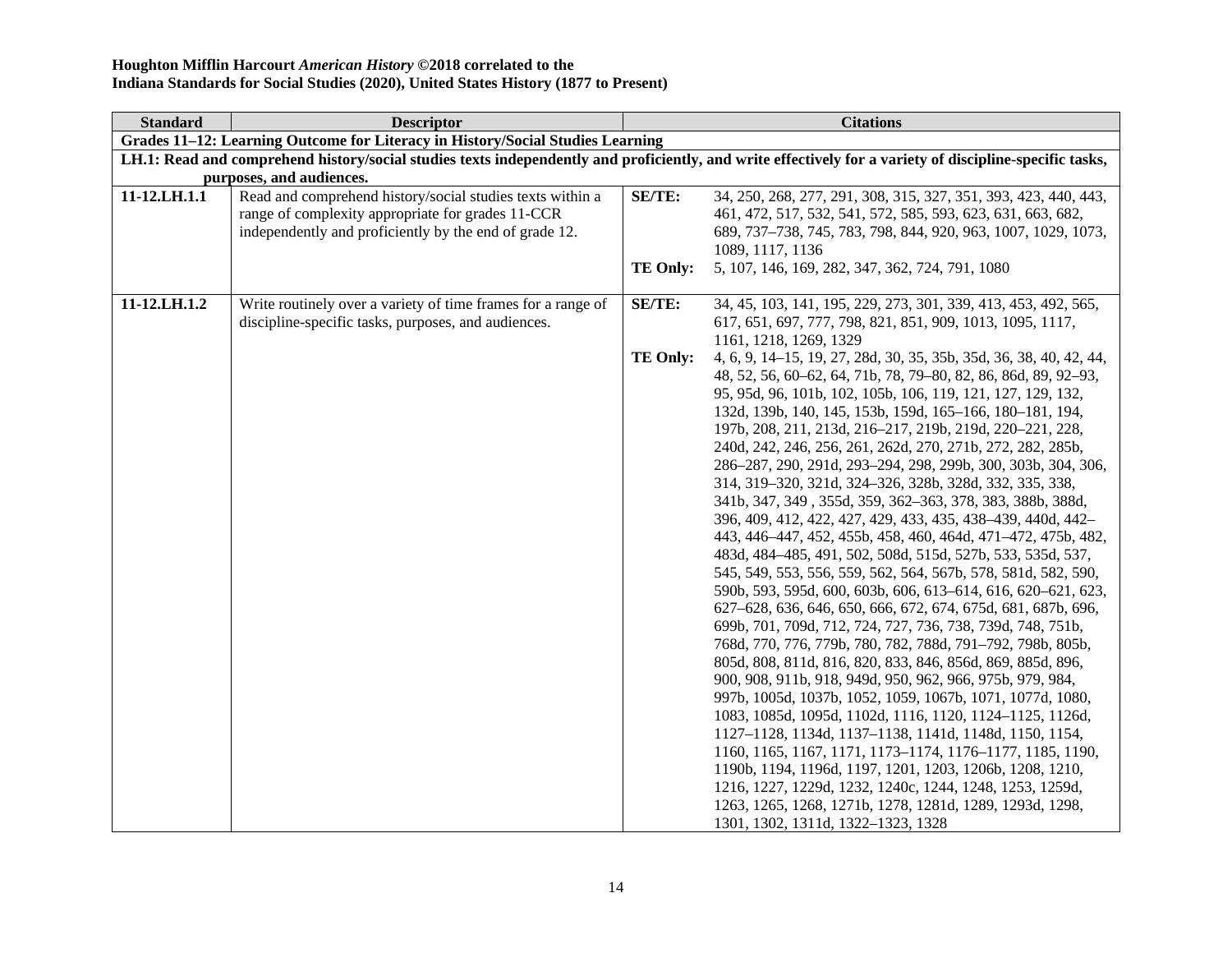| <b>Standard</b>                                       | <b>Descriptor</b>                                                                                                                                                                                                                                          | <b>Citations</b>                 |                                                             |
|-------------------------------------------------------|------------------------------------------------------------------------------------------------------------------------------------------------------------------------------------------------------------------------------------------------------------|----------------------------------|-------------------------------------------------------------|
| <b>Key Ideas and Textual Support (Reading)</b>        |                                                                                                                                                                                                                                                            |                                  |                                                             |
|                                                       | LH.2: Extract and construct meaning from history/social studies texts using a variety of comprehension skills.                                                                                                                                             |                                  |                                                             |
| 11-12.LH.2.1                                          | Cite specific textual evidence to support analysis of primary<br>and secondary sources, connecting insights gained from<br>specific details to an understanding of the text as a whole.                                                                    | <b>TE Only:</b>                  | 320, 468, 989                                               |
| 11-12.LH.2.2                                          | Determine the central ideas or information of a primary or<br>secondary source; provide an accurate summary that makes<br>clear the relationships among the key details and ideas.                                                                         | SE/TE:<br><b>TE Only:</b>        | 45, 572<br>395, 430, 989                                    |
| 11-12.LH.2.3                                          | Evaluate various explanations for actions or events, and<br>determine which explanation best accords with textual<br>evidence, acknowledging where the text leaves matters<br>uncertain.                                                                   | SE/TE:<br><b>TE Only:</b>        | 449<br>89, 464d, 928, 1127, 1169                            |
| <b>Structural Elements and Organization (Reading)</b> |                                                                                                                                                                                                                                                            |                                  |                                                             |
|                                                       | LH.3: Build understanding of history/social studies texts, using knowledge, structural organization, and author's purpose.                                                                                                                                 |                                  |                                                             |
| 11-12.LH.3.1                                          | Determine the meaning of words and phrases as they are<br>used in a text, including analyzing how an author uses and<br>refines the meaning of a key term over the course of a text<br>(Examples: how Madison defines faction in Federalist No.<br>$10$ ). | SE/TE:<br><b>TE Only:</b>        | 277, 712<br>320, 366, 393, 435, 450, 468, 590, 1073         |
| 11-12.LH.3.2                                          | Analyze in detail how a complex primary source is<br>structured, including how key sentences, paragraphs, and<br>larger portions of the text contribute to the whole.                                                                                      | <b>TE Only:</b>                  | 113d, 327                                                   |
| 11-12.LH.3.3                                          | Evaluate authors' differing perspectives on the same<br>historical event or issue by assessing the authors' claims,<br>reasoning, and evidence.                                                                                                            | SE/TE:<br><b>TE Only:</b>        | 252, 301, 816, 1034<br>1127, 1169                           |
| <b>Synthesis and Connection of Ideas (Reading)</b>    |                                                                                                                                                                                                                                                            |                                  |                                                             |
|                                                       | LH.4: Build understanding of history/social studies texts by synthesizing and connecting ideas and evaluating specific claims.                                                                                                                             |                                  |                                                             |
| 11-12.LH.4.1                                          | Integrate and evaluate multiple sources of information<br>presented in diverse formats and media (Examples:<br>visually, quantitatively, as well as in words) in order to<br>address a question or solve a problem.                                        | <b>SE/TE:</b><br><b>TE Only:</b> | 301, 1013, 1053<br>64, 542, 607, 741, 804, 808, 1037b, 1132 |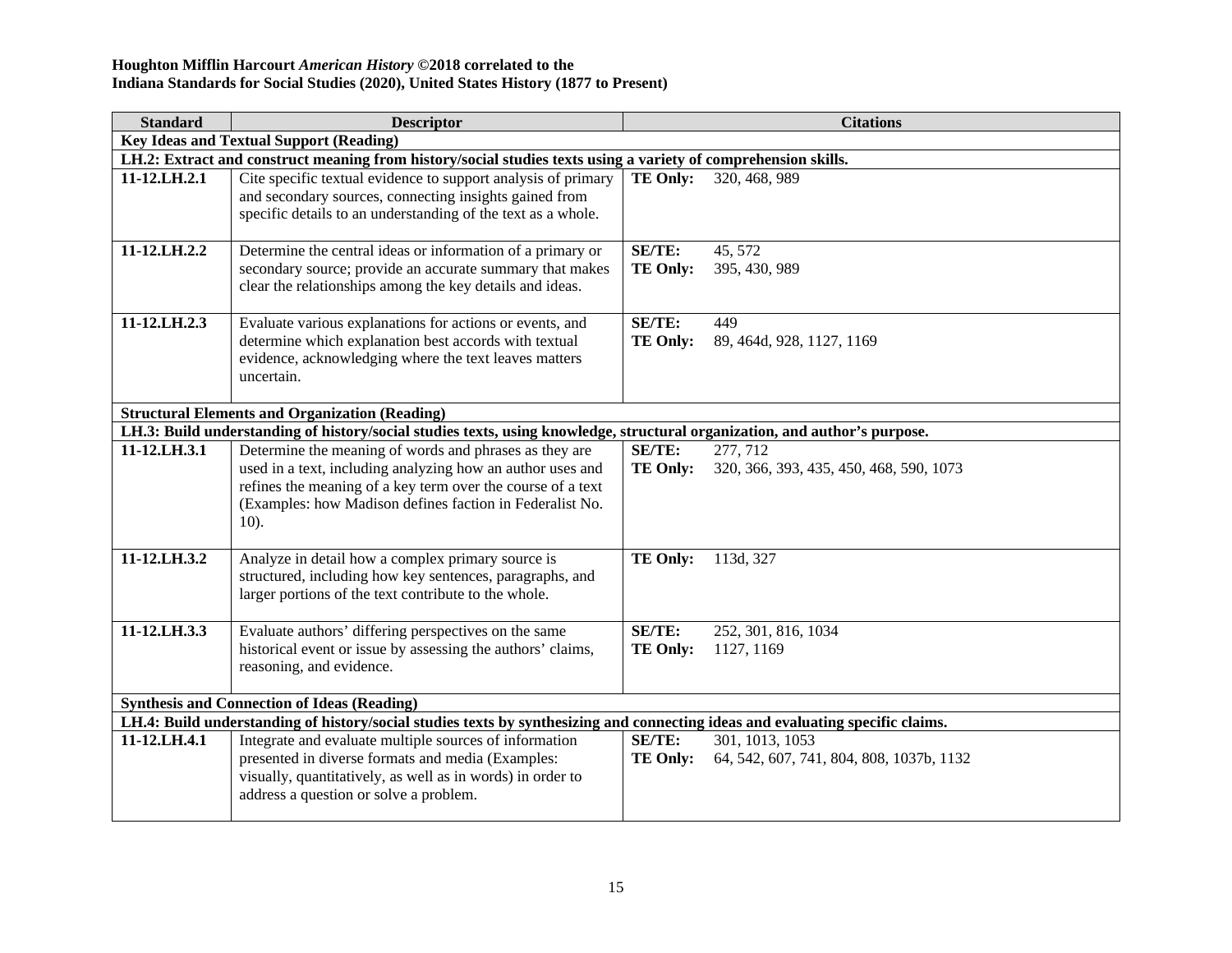| <b>Standard</b>                                                                                                            | <b>Descriptor</b>                                                                                                     |                 | <b>Citations</b>                                                             |
|----------------------------------------------------------------------------------------------------------------------------|-----------------------------------------------------------------------------------------------------------------------|-----------------|------------------------------------------------------------------------------|
| 11-12.LH.4.2                                                                                                               | Evaluate an author's premises, claims, and evidence by                                                                | SE/TE:          | 301                                                                          |
|                                                                                                                            | corroborating or challenging them with other information.                                                             | <b>TE Only:</b> | 304, 537, 542, 815, 989, 1127, 1169                                          |
|                                                                                                                            |                                                                                                                       |                 |                                                                              |
| 11-12.LH.4.3                                                                                                               | Integrate information from diverse sources, both primary                                                              | <b>SE/TE:</b>   | 301                                                                          |
|                                                                                                                            | and secondary, into a coherent understanding of an idea or                                                            | <b>TE Only:</b> | 5, 132, 464d, 741, 1127                                                      |
|                                                                                                                            | event, noting discrepancies among sources.                                                                            |                 |                                                                              |
| <b>Writing Genres (Writing)</b>                                                                                            |                                                                                                                       |                 |                                                                              |
|                                                                                                                            | LH.5: Write for different purposes and to specific audiences or people.                                               |                 |                                                                              |
| 11-12.LH.5.1                                                                                                               | Write arguments focused on discipline-specific content.                                                               | <b>SE/TE:</b>   | 229, 301, 453, 525, 565, 697, 749, 909, 973, 1013, 1053, 1117,<br>1217, 1329 |
|                                                                                                                            |                                                                                                                       | <b>TE Only:</b> | 19, 45, 89, 103, 119, 141, 195, 211, 228, 273, 293-294, 300,                 |
|                                                                                                                            |                                                                                                                       |                 | 304, 328b, 339, 413, 452, 485, 491, 515d, 524, 542, 603b, 606,               |
|                                                                                                                            |                                                                                                                       |                 | 617, 627, 651, 821, 928, 945, 1059, 1124, 1148d, 1161, 1196d,                |
|                                                                                                                            |                                                                                                                       |                 | 1227, 1268-1269, 1328                                                        |
|                                                                                                                            |                                                                                                                       |                 |                                                                              |
| 11-12.LH.5.2                                                                                                               | Write informative texts, including analyses of historical                                                             | <b>SE/TE:</b>   | 491, 777, 909, 1269                                                          |
|                                                                                                                            | events.                                                                                                               | <b>TE Only:</b> | 14, 29, 44, 61, 140, 194, 300, 338, 362, 412, 422, 439, 636,                 |
|                                                                                                                            |                                                                                                                       |                 | 650, 696, 748, 776, 820, 869, 908, 918, 972, 1052, 1116, 1160,<br>1201, 1216 |
|                                                                                                                            |                                                                                                                       |                 |                                                                              |
| <b>The Writing Process (Writing)</b>                                                                                       |                                                                                                                       |                 |                                                                              |
|                                                                                                                            | LH.6: Produce coherent and legible documents by planning, drafting, revising, editing, and collaborating with others. |                 |                                                                              |
| 11-12.LH.6.1                                                                                                               | Plan and develop; draft; revise using appropriate reference                                                           | <b>SE/TE:</b>   | 301                                                                          |
|                                                                                                                            | materials; rewrite; try a new approach, focusing on                                                                   | <b>TE Only:</b> | 153b, 219b, 240d, 262d, 275b, 291d, 321d, 328d, 341b, 355d,                  |
|                                                                                                                            | addressing what is most significant for a specific purpose                                                            |                 | 360c, 415b, 424d, 567b, 581d, 590b, 595d, 603b, 608d, 675d,                  |
|                                                                                                                            | and audience; and edit to produce and strengthen writing                                                              |                 | 699b, 709d, 739d, 768d, 856d, 1190b, 1196d, 1217, 1251d,                     |
|                                                                                                                            | that is clear and coherent.                                                                                           |                 | 1301d                                                                        |
|                                                                                                                            |                                                                                                                       |                 |                                                                              |
| 11-12.LH.6.2                                                                                                               | Use technology to produce, publish, and update individual                                                             | <b>SE/TE:</b>   | 1013                                                                         |
|                                                                                                                            | or shared writing products in response to ongoing feedback,                                                           | <b>TE Only:</b> | 116, 159d                                                                    |
|                                                                                                                            | including new arguments or information.                                                                               |                 |                                                                              |
| <b>The Research Process (Writing)</b>                                                                                      |                                                                                                                       |                 |                                                                              |
| LH.7: Build knowledge about the research process and the topic under study by conducting short or more sustained research. |                                                                                                                       |                 |                                                                              |
| 11-12.LH.7.1                                                                                                               | Conduct short as well as more sustained research                                                                      | SE/TE:          | 34, 45, 103, 252, 301, 370, 687, 777, 821, 1013, 1034, 1037,                 |
|                                                                                                                            | assignments and tasks to answer a question (including a                                                               |                 | 1053, 1095, 1161, 1217, 1269                                                 |
|                                                                                                                            | self-generated question) or solve a problem; narrow or                                                                | <b>TE Only:</b> | 8, 14-15, 27, 29, 35, 35b, 36, 38, 40, 48, 52, 56-57, 60-62, 64,             |
|                                                                                                                            | broaden the inquiry when appropriate; synthesize multiple                                                             |                 | 72, 78, 79-80, 82, 86, 89, 92-93, 95, 96, 120b, 121, 127, 129,               |